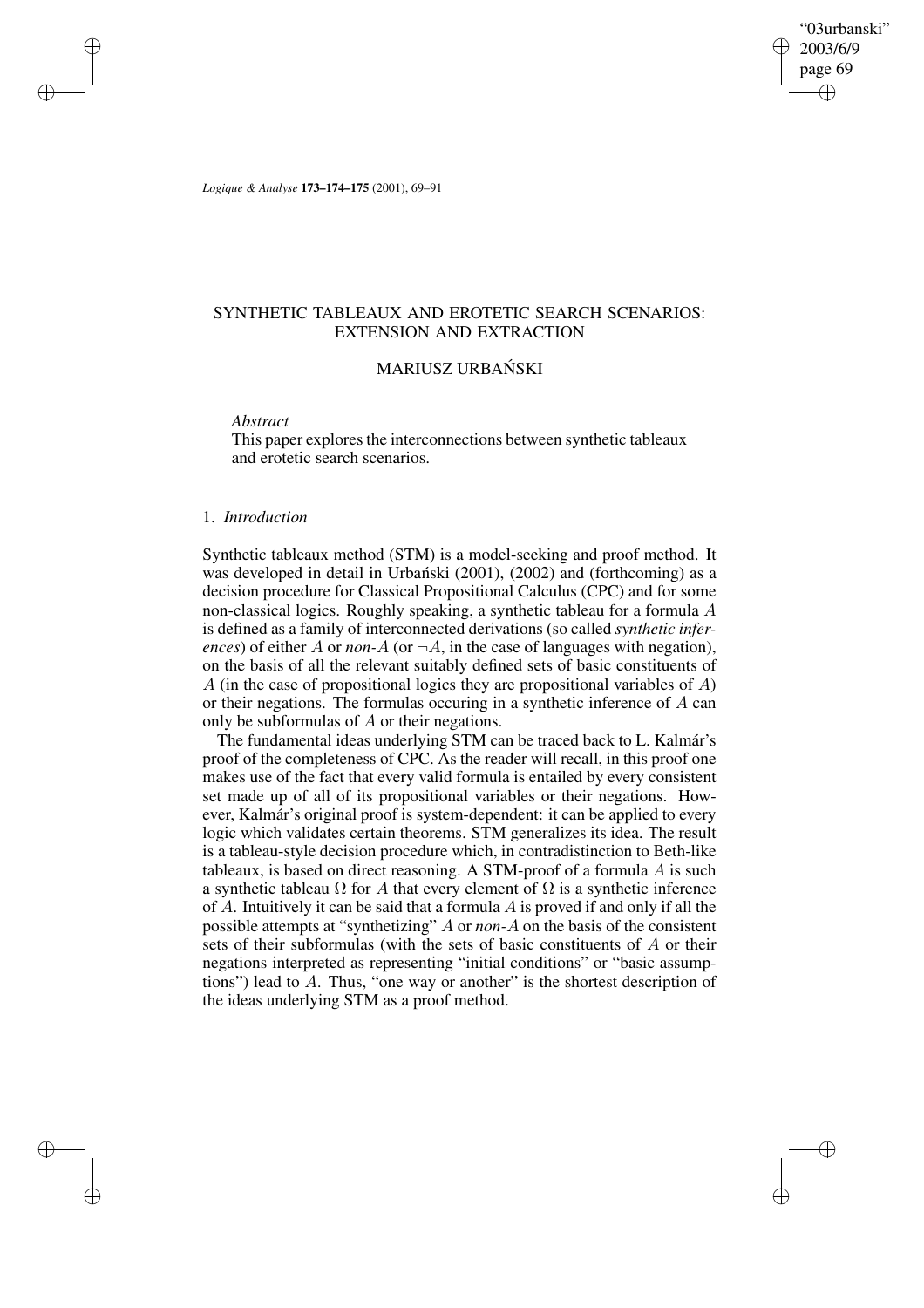## *"03urbanski" 2003/6/9 page 70* ✐ ✐

✐

✐

#### 70 MARIUSZ URBANSKI ´

It is extremely natural to extend such a procedure to include what is both usually hidden in formal methods and indispensable in every epistemic activity, that is, questions.

From the perspective of the inferential erotetic logic (IEL; cf., e.g., Wisniewski (2001)) a synthetic tableau for a given formula A can be conceived as an instruction scheme for a systematic search for solutions to the initial problem expressed by the simple yes-no question: "Is it the case that A?". The procedure involves answering consecutively the operative (auxiliary) questions which are raised by the main question (the initial problem) and the results obtained at previous steps. The basic constituents of A or their negations enter the picture as direct answers to the operative questions. The desired solutions are the direct answers to the main question: A or *non-*A.

The basic intuitions underlying the idea of (one kind of) erotetic search scenarios (cf. Wiśniewski  $(2001)$  or  $(2003)$ ) can be described in a similar way. In the present paper we explore the relations between synthetic tableaux and erotetic search scenarios.

Some of the results presented here (in particular in Section 5) have already appeared in Urbański (2002).

In order to keep the picture as simple as possible, our presentation will be restricted to STM as a proof method for CPC. This somewhat toy-example can easily be extended to cover STM as a model-seeking procedure for other formal systems.

## 2. *Synthetic tableaux*

Let L be a language of CPC with  $\neg$  (negation),  $\neg$  (implication),  $\wedge$  (conjunction) and  $\vee$  (disjunction) as the primitive connectives. We use the symbols p, q, ... as propositional variables of CPC, the symbols  $\phi$ ,  $\varphi$ , ... as metavariables for them, the symbols  $A, B, \ldots$  as metavariables for well-formed formulas (or formulas for short) of  $L$  and  $X$ ,  $Y$ , ... as variables for sets of wffs of  $L$ . We assume that all the basic syntactic and semantic notions of the language L are defined in the standard manner. In particular, by a *valuation* of a set X of formulas of L we mean a mapping which assigns one of the truth values T (Truth), F (Falsehood) to every formula in X. The concept of a *Boolean valuation* is defined in the usual way. By a *compound* formula we mean a formula which is not a propositional variable. We also assume that in the present section all the language-dependent notions are referred to the language L.

We begin with the notion of an atom:

✐

✐

✐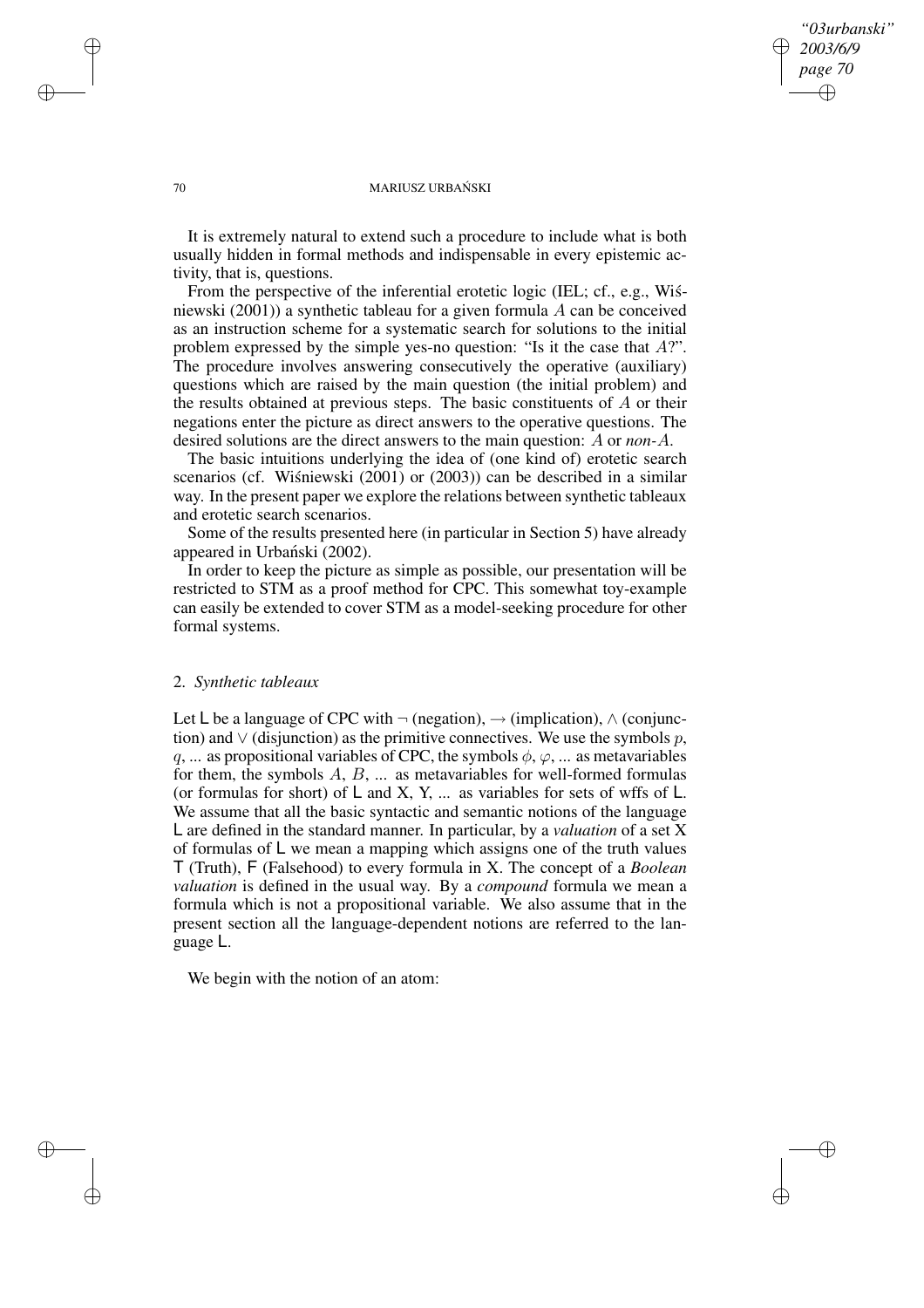*Definition 1*: *Every propositional variable and every formula of the form* ¬A*, where* A *is a propositional variable is an* atom*.*

Thus, an atom is either a propositional variable, or the negation of a propositional variable. The atoms  $\varphi$ ,  $\neg \varphi$  will be referred to as *based on* the propositional variable  $\varphi$ . The atoms based on the very same propositional variable will be called *associates*. Thus, an associate to  $\varphi$  is  $\neg \varphi$  and vice versa.

Synthetic tableaux are defined as the families of synthetic inferences:

*Definition* 2: A *finite sequence*  $S = s_1, ..., s_n$  *of formulas is a synthetic* inference of a formula A *iff:*

- (1) *for any formula*  $s_i$  *of*  $\bf{s}$ *,*  $s_i$  *is a subformula of A or a negation of a subformula of* A*;*
- (2)  $s_1$  *is an atom;*
- (3)  $s_n = A$ ;

✐

✐

✐

✐

- (4) *for any formula*  $s_q$  *of* **s**,  $s_q$  *satisfies exactly one of the following conditions:*
	- (a)  $s_q$  *is an atom and the associate to it does not appear in*  $s$ ;
	- (b)  $s_q$  *is derivable from a certain set of formulas such that each element of this set occurs in* s *before* sg*.*

Therefore, a synthetic inference of a formula  $A$  is such a finite sequence s of its subformulas or their negations, that the first term of this sequence is an atom and the last term is  $A$  itself. Moreover, every term of  $s$  is either an atom or is derivable from some formula(s) occurring earlier in s.

The derivability relation is determined by the following rules:

DN-rule  

$$
A/\neg\neg A
$$

| CI1-rule                 | $CI2$ -rule                  | CR-rule                              |
|--------------------------|------------------------------|--------------------------------------|
| $\neg A/A \rightarrow B$ | $B/A \to B$                  | $A, \neg B / \neg (A \rightarrow B)$ |
| KI-rule                  | KR1-rule                     | KR2-rule                             |
| $A, B/A \wedge B$        | $\neg A / \neg (A \wedge B)$ | $\neg B / \neg (A \land B)$          |
| DI1-rule                 | DI2-rule                     | DR-rule                              |
| $A/A \vee B$             | $B/A \vee B$                 | $\neg A, \neg B / \neg (A \vee B)$   |

It can easily be observed that the derivability relation here is of a "synthetizing" character: the rules describe the way formulas are composed on the basis of their subformulas or their negations.

"03urbanski" 2003/6/9 page 71

✐

✐

✐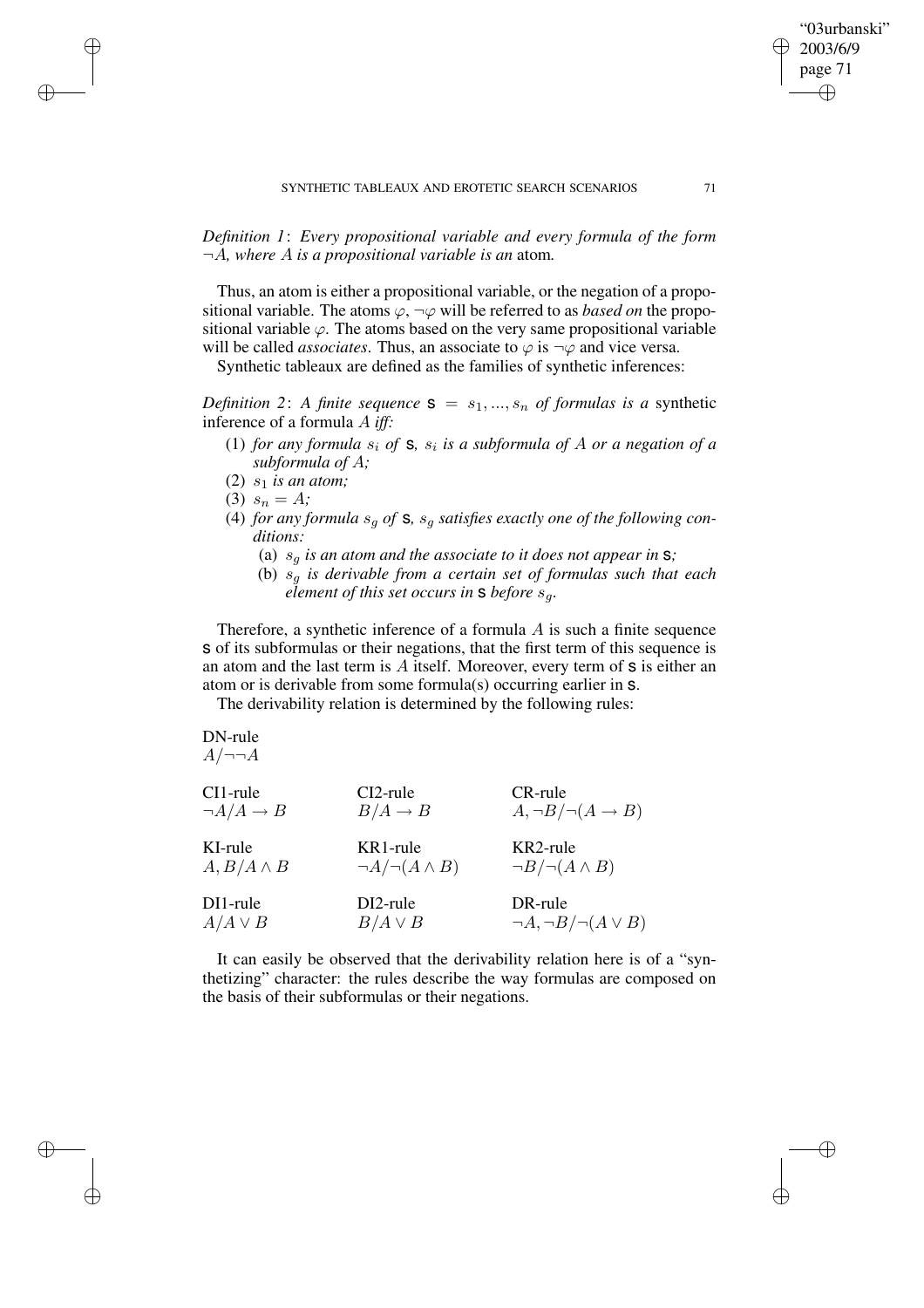✐

✐

#### 72 MARIUSZ URBANSKI ´

# *Example 1.*

Consider the following four sequences of formulas:

 $c_1 = p, p \lor q, r, p \land r, (p \lor q) \rightarrow r, q, \neg\neg q, \neg((p \land r) \rightarrow \neg q), \neg(((p \lor q) \rightarrow$  $r) \rightarrow ((p \land r) \rightarrow \neg q))$  $c_2 = p, p \vee q, r, p \wedge r, (p \vee q) \rightarrow r, \neg q, (p \wedge r) \rightarrow \neg q, ((p \vee q) \rightarrow r) \rightarrow$  $((p \wedge r) \rightarrow \neg q)$  ${\tt C_3}=p, p\lor q, \neg r, \neg ((p\lor q)\to r), ((p\lor q)\to r)\to ((p\land r)\to \neg q)$  $c_4 = \neg p, \neg (p \wedge r), (p \wedge r) \rightarrow \neg q, ((p \vee q) \rightarrow r) \rightarrow ((p \wedge r) \rightarrow \neg q)$ 

The sequence  $c_1$  is a synthetic inference of the formula  $\neg((p \lor q) \to r) \to$  $((p \wedge r) \rightarrow \neg q)$ ) whereas the sequences  $c_2$ ,  $c_3$ ,  $c_4$  are synthetic inferences of the formula  $((p \lor q) \to r) \to ((p \land r) \to \neg q)$ .

The main concept of STM is the notion of a synthetic tableau for a given formula:

*Definition* 3: A *family*  $\Omega$  *of finite sequences of formulas is a synthetic tableau* for a formula A *iff:*

- (1) *each element of*  $\Omega$  *is a synthetic inference of*  $A$  *or of*  $\neg A$ *;*
- (2) *there exists such a propositional variable*  $\varphi$  *that the first term of every sequence in*  $\Omega$  *is an atom based on*  $\varphi$ *;*
- (3) *for every sequence*  $\mathbf{s} = s_1, ..., s_n$  *in*  $\Omega$  *the following holds: if* s<sup>i</sup> *is an atom, then:*
	- (a)  $\Omega$  *contains a certain synthetic inference*  $S' = s'$  $s'_{1},...,s'_{m} \text{ such}$ *that*  $s_i'$  $\frac{1}{i}$  *is an associate to*  $s_i$  *and, if*  $i > 1$ *, then*  $s'_j = s_j$  *for*  $j = 1, \ldots, i - 1;$
	- (b) *if*  $i > 1$ *, then for each such synthetic inference*  $S' = s'$  $'_{1}, ..., s'_{n}$ r *in*  $\Omega$  that  $s'_j = s_j$  for  $j = 1, ..., i - 1$ , the following holds:  $s'_i = s_i$ or  $s_i'$  $\int_{i}$  *is an associate to s<sub>i</sub>.*

Thus, a synthetic tableau  $\Omega$  for a formula A is a set of interconnected synthetic inferences of A or of  $\neg A$  such that every element of  $\Omega$  begins with an atom based on a fixed propositional variable. If the  $i$ -th term of a sequence s in  $\Omega$  is an atom based on  $\phi$ , then there exists in  $\Omega$  such a synthetic inference  $s'$  that its *i*-th term is an associate to  $s_i$  and, if  $i > 1$ , then s and s' do not differ up to their *i*-1th terms. Moreover, for every sequence  $S'$  in  $\Omega$  such that s and s' do not differ up to their  $i$ -1th terms the  $i$ -th term of s' is an atom based on  $\phi$ .

✐

✐

✐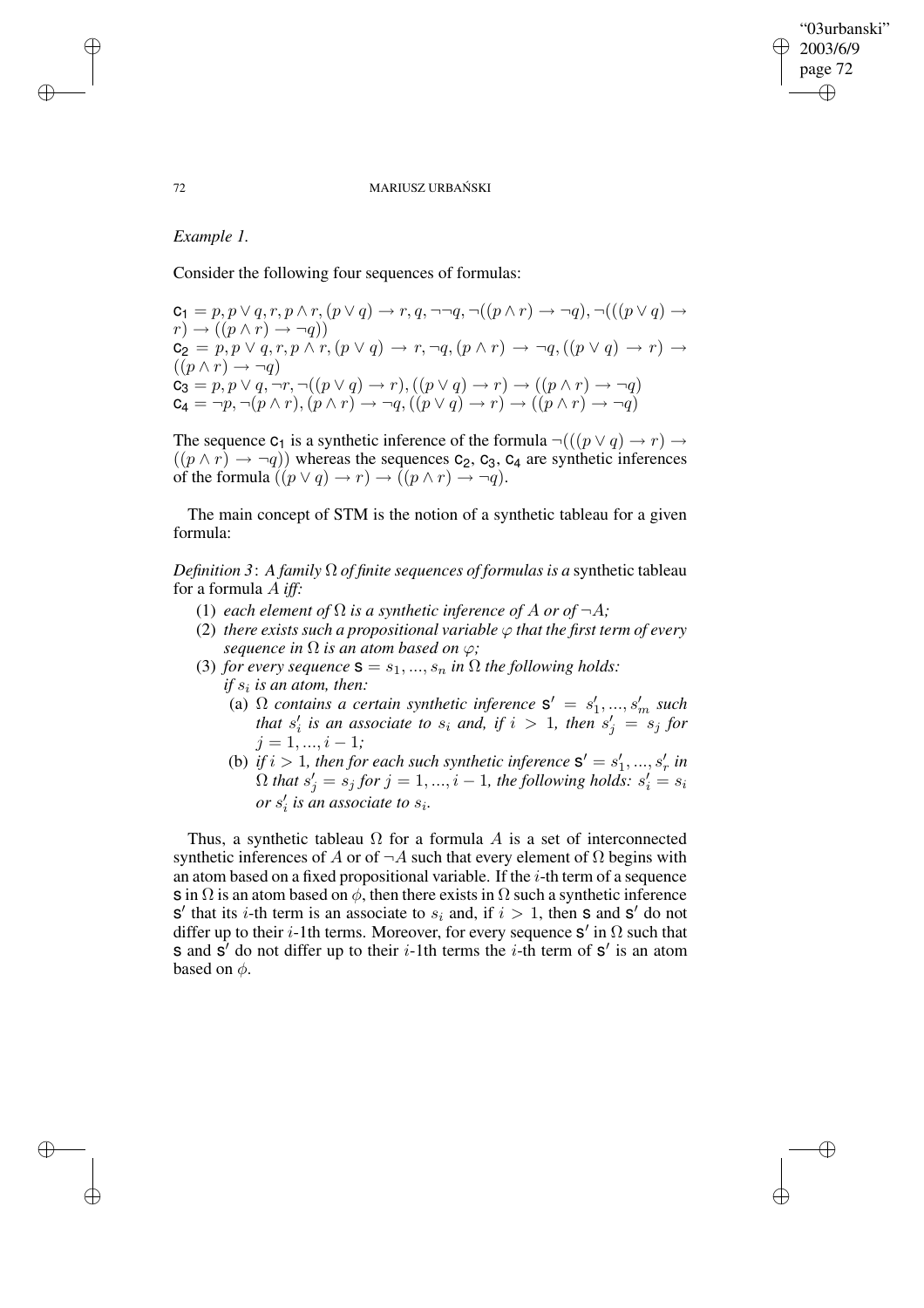# *Example 2.*

✐

✐

✐

✐

The set  $\Delta = \{c_1, c_2, c_3, c_4\}$  made up of the synthetic inferences of the Example 1 is a synthetic tableau for the formula  $((p \lor q) \to r) \to ((p \land r) \to$  $\neg q$ ). For clarity it can be presented in a tree-like diagram form in the following way:

$$
\begin{array}{cc}\np & \neg p \\
p \lor q & \neg (p \land r) \\
(p \land r) \to \neg q \\
p \land r & \neg ((p \lor q) \to r) \to ((p \land r) \to \neg q)\n\end{array}
$$
\n
$$
\begin{array}{c}\nr & \neg r \\
p \land r & \neg ((p \lor q) \to r) \to ((p \land r) \to \neg q)\n\end{array}
$$
\n
$$
\begin{array}{c}\nq \\
q \\
\hline\n\end{array}\n\end{array}
$$
\n
$$
\begin{array}{c}\nq \\
\hline\n\end{array}\n\end{array}
$$
\n
$$
\begin{array}{c}\nq \\
\hline\n\end{array}\n\end{array}
$$
\n
$$
\begin{array}{c}\nq \\
\hline\n\end{array}\n\end{array}
$$
\n
$$
\begin{array}{c}\nq \\
\hline\n\end{array}\n\end{array}
$$
\n
$$
\begin{array}{c}\n(q \land r) \to \neg q \\
(p \land r) \to \neg q \\
\hline\n\end{array}
$$
\n
$$
\begin{array}{c}\n(q \land r) \to \neg q \\
(p \land r) \to r\n\end{array}
$$
\n
$$
\begin{array}{c}\n(q \land r) \to \neg q \\
\hline\n\end{array}
$$
\n
$$
\begin{array}{c}\n(q \land r) \to \neg q \\
\hline\n\end{array}
$$

Every branch of the above tree (or, to be precise, a bush: it is not the case that for a given synthetic tableau  $\Omega$  there exists such a formula A that every synthetic inference in  $\Omega$  begins with A; thus there is no trunk in synthetic tableaux) is made up of the formulas of a certain synthetic inference in  $\Omega$ . The last formula of the inference is indicated by underlining.

It is worth noticing that although synthetic tableaux are defined as sets of synthetic inferences, it is not only convenient to represent a synthetic tableau for a given formula by a tree-like diagram but also to use such diagrams as the genuine form of synthetic tableaux (the reason for this claim will become clear after Section 4).

Now, consider the following synthetic tableau for the formula  $p \rightarrow (\neg p \rightarrow$  $q)$ :

"03urbanski" 2003/6/9 page 73

✐

✐

✐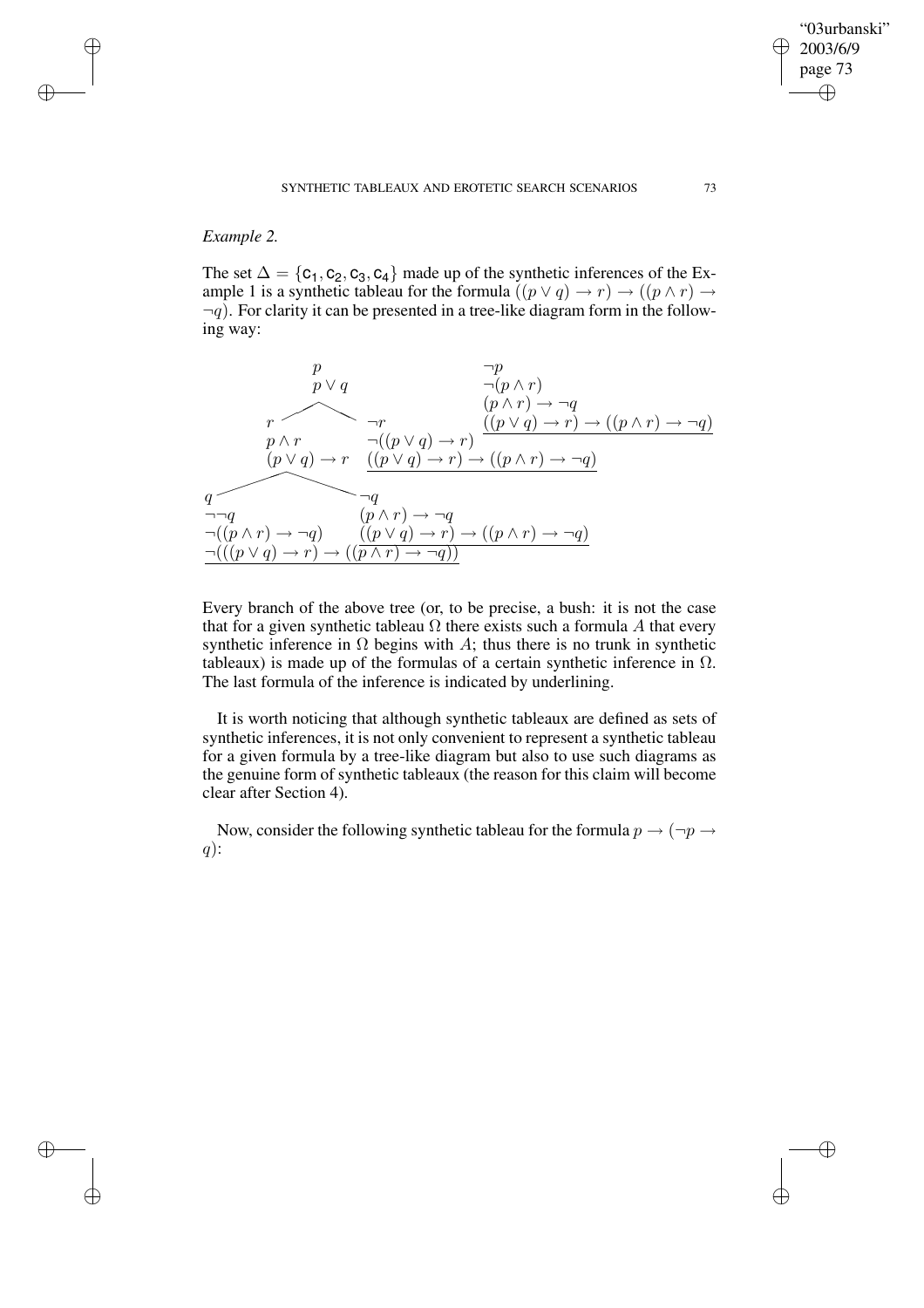✐

✐

#### 74 MARIUSZ URBANSKI ´

*Example 3.*



Here, the leftmost branch of the tableau and the branch next to it represent two distinct derivations of the formula  $p \rightarrow (\neg p \rightarrow q)$  on the basis of the very same set of atoms. Intuitively, these branches represent two distinct ways of solving the initial problem on the basis of the same evidence (or extralogical assumptions). As a result, the tableau branches not only on pairs of associates, but on the formulas  $\neg p \rightarrow q$  and  $\neg \neg p$ , as well. While it is not the case that we would like to avoid such a situation in general, such inferential steps can in a sense be interpreted as superfluous and therefore may be avoided. To this end, we introduce the notion of a regular synthetic tableau, that is a tableau that branches on pairs of associated atoms only.

*Definition 4*: *A* regular *synthetic tableau for a formula* A *is a synthetic tableau*  $\Omega$  *for A such that for every sequence*  $\mathbf{s} = s_1, ..., s_n$  *in*  $\Omega$  *the following conditions hold:*

- (1) *if*  $s_i$  ( $i = 1, ..., n$ ) *is an atom, and*  $m(i < m < n)$  *is an index such that*  $s_{i+1},...,s_{m-1}$  *are not atoms and*  $s_m$  *is an atom, then for every sequence*  $S^*$  *in*  $\Omega$  *such that*  $s_j^* = s_j (j = 1, ..., i)$  *we have:*  $s_{i+1}^* =$  $s_{i+1},...,s_{m-1}^* = s_{m-1}$ ;
- (2) *if*  $s_i$ ( $i = 1, ..., n$ ) *is an atom and for each index*  $m$ ( $i < m \le n$ )  $s_m$  *is not an atom, then for every sequence*  $\mathbf{s}^*$  *in*  $\Omega$  *such that*  $s_j^* = s_j (j =$ 1, ..., *i*) *we have:*  $s_{i+1}^* = s_{i+1}, ..., s_n^* = s_n$ .

The tableau of Example 2 is regular, whereas the tableau of Example 3 is not regular.

Some basic properties of STM are given by the following lemmas and theorems:

*Lemma 1*: *A formula* A *is satisfiable iff there exists a synthetic inference of* A*.*

*Lemma 2*: *For every formula* A *there exists a synthetic tableau for* A*.*

✐

✐

✐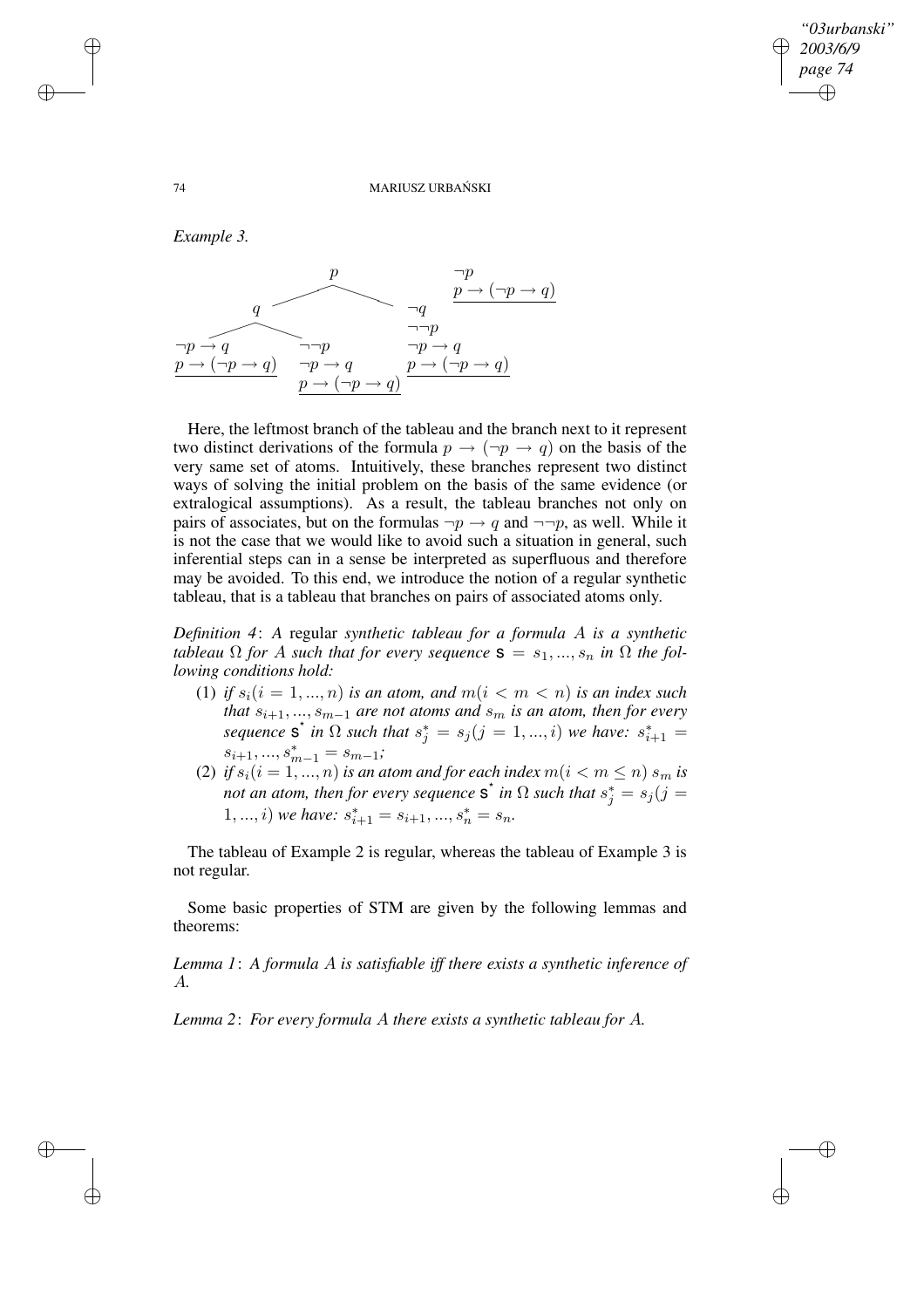SYNTHETIC TABLEAUX AND EROTETIC SEARCH SCENARIOS 75

*Theorem 1*: *A formula* A *is a CPC-valid formula iff there exists such a synthetic tableau*  $\Omega$  *for*  $A$  *that every element of*  $\Omega$  *is a synthetic inference of* A*.*

*Theorem 2*: *A formula* A *is a CPC-inconsistent formula iff there exists such a synthetic tableau* Ω *for* A *that every element of* Ω *is a synthetic inference*  $of \neg A$ .

The proofs can be found in Urbanski (2001) and (2002).

In the case of decidable systems, an efficient, mechanical and finite procedure for synthetic tableau construction for a given formula can be defined (cf. Urbanski (2002) and (forthcoming)). Some remarks concerning the similarities between the basic intuitions underlying STM and other proof methods can be found in Urbanski  $(2001)$  and  $(2002)$ .

## 3. *Erotetic background*

✐

✐

✐

✐

Now we need a language based on the language L of CPC and enriched with questions. Let  $\mathsf{L}^*$  be the language that results from  $\mathsf{L}$  by adding to its vocabulary the signs ?,  $\{,\}$ . The set For of formulas of L is the set of declarative formulas of  $\mathsf{L}^*$  (d-wffs for short). The set  $e\mathit{For}$  of erotetic formulas (that is, questions) of  $\mathsf{L}^*$  (e-wffs for short) is the smallest set that fulfils the following condition:

(\*) if  $A_1, ..., A_n$  are distinct d-wffs of  $\mathsf{L}^{\dagger}$  (where  $n > 1$ ), then  $?\{A_1, ..., A_n\} \in eFor$ .

A well-formed formula (wff) of  $\mathsf{L}^*$  is either a declarative-wff of  $\mathsf{L}^*$  or a question of  $\mathsf{L}^*$ . From now on we assume that all the language-dependent notions are referred to the language  $\mathsf{L}^*$ .

The d-wffs  $A_1, ..., A_n$  will be referred to as *direct answers* to the question  $?$ { $A_1, ..., A_n$ } (for the discussion of the motivations for such a representation of questions cf. Wisniewski (1995)). We will use the signs  $\hat{Q}$ ,  $Q_1,...$  as metavariables for questions of  $\mathsf{L}^*$ . The set of all the direct answers to the question  $Q$  will be symbolized by  $dQ$ .

According to the condition (\*) every set of d-wffs of  $\mathsf{L}^*$  of at least two elements forms a set of direct answers to some question of  $L^*$ . However, some special cases can be distinguished.

"03urbanski" 2003/6/9 page 75

✐

✐

✐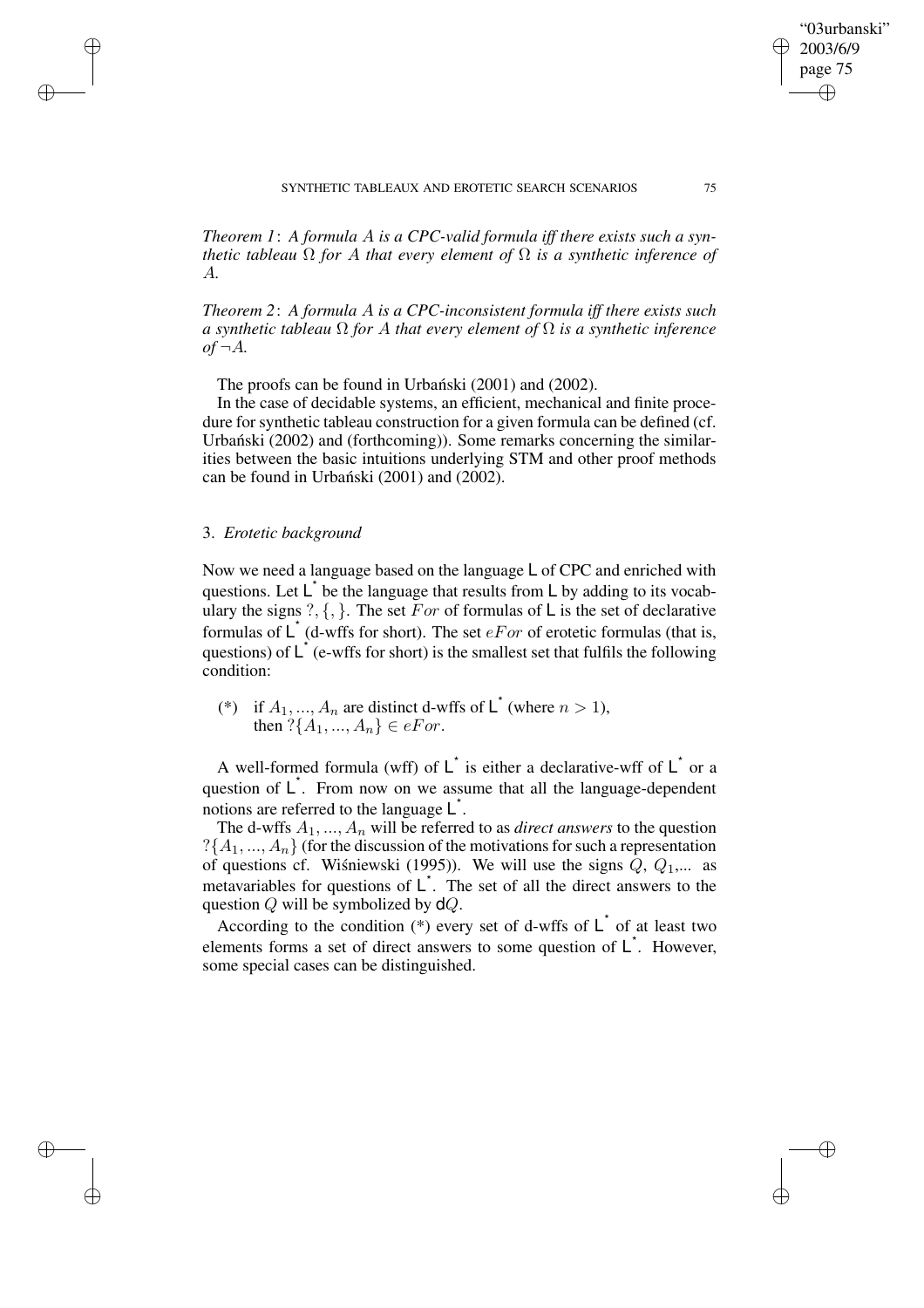✐

✐

#### 76 MARIUSZ URBANSKI ´

A simple yes-no question is a question of the form  $?\{A, \neg A\}$ . It can be read "Is it the case that A?" and it will be abbreviated as ?A. A question ?A will be referred to as *based* on formula A.

An atomic yes-no question is a simple yes-no question based on a propositional variable. Thus, direct answers to atomic yes-no questions are atoms. A binary conjunctive question is a question of the form  $?{A \land B, A \land B}$ 

 $\neg B, \neg A \land B, \neg A \land \neg B$ . It can be read "Is it the case that A and is it the case that B?" and it will be abbreviated as  $? \pm |A, B|$ .

The concept of a (generalized) conjunctive question is introduced by the following:

*Definition* 5: Let  $A_1, ..., A_k$   $(k > 1)$  *be distinct declarative formulas. Let*  $\alpha^{j}$ ( $j = 1, ..., k$ ) *be a*  $2^{k}$ -term sequence, whose n-th term is defined in the *following way:*

$$
\alpha_n^j = \begin{cases} A_j & \text{if } 1 \leq n \leq 2^{k-j} \\ \neg A_j & \text{if } 2^{k-j} < n \leq 2^{(k-j)+1} \\ \alpha_{n-m}^j & \text{if } 2^{(k-j)+1} < n \leq 2^k \text{, where } m = 2^{(k-j)+1} \end{cases}
$$

Let  $\beta^i(1 \leq i \leq 2^k)$  be a k-element sequence, defined in the following way:

 $\beta^{\mathsf{i}} = \langle \alpha_i^1, \alpha_i^2, ..., \alpha_i^k \rangle$ .

A *conjunctive question with*  $A_1, ..., A_k$  *as its factors* is the question of the form:  $?$ { $C_1$ , ...,  $C_t$ }, where  $t = 2^k$  and every  $C_i$ ( $i = 1, ..., t$ ) is of the form:

 $(\beta_1^i \wedge (\beta_2^i \wedge ...(\beta_{k-1}^i \wedge \beta_k^i)...).$ 

A conjunctive question with  $A_1, ..., A_k$  as its factors will be abbreviated as ?  $\pm$  |  $A_1, ..., A_k$  |. Thus a binary conjunctive question ?  $\pm$  |  $A, B$  | is a conjunctive question with  $A$  and  $B$  as its factors.

Within the framework of IEL two kinds of erotetic inferences (that is, inferences which have questions as their conclusions) are distinguished. They differ with respect to the premises involved. We are interested here in *valid* erotetic inferences which premises consist of questions and (possibly) of some declarative sentences. The formal counterpart of an intuitive notion of such an inference is the (semantical) concept of the erotetic implication (for discussion concerning the problem of validity of erotetic inferences cf. Wiśniewski (1995)).

✐

✐

✐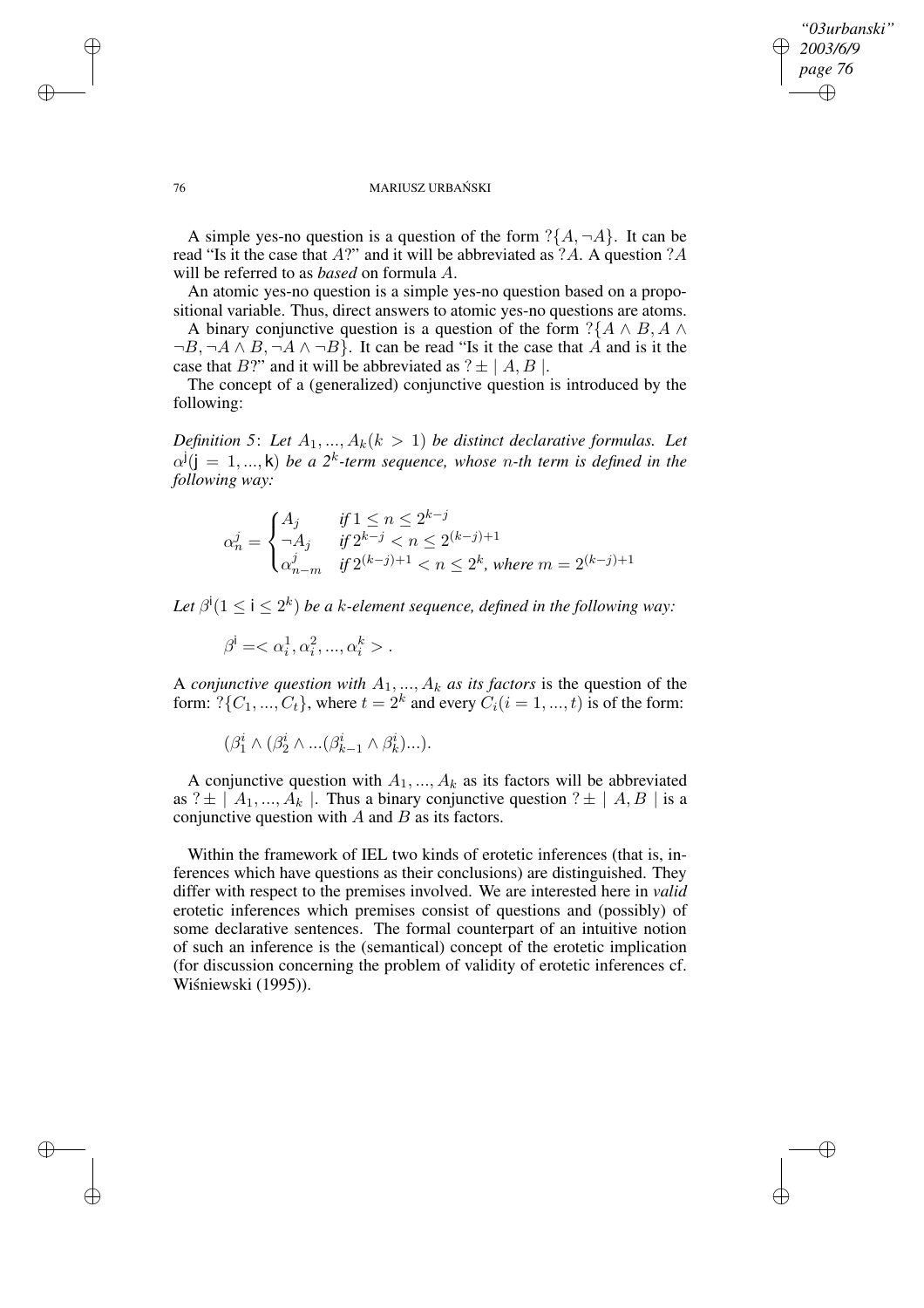*Definition* 6: (cf. Wisniewski (1995) or (2001)) *A question*  $Q$  implies  $a$ *question*  $Q_1$  on the basis of *a set of d-wffs* X *(in symbols:*  $Im(Q, X, Q_1)$ *), iff* 

- (i) *for each* A *in* **d**Q: *if all the elements of the set*  $X \cup \{A\}$  *are true under a certain Boolean valuation, then at least one element of the set*  $dQ_1$  *is true under this valuation as well, and*
- (ii) *for each B in*  $dQ_1$  *there exists a non-empty proper subset* Y *of*  $dQ$ *which fulfils the following condition: if all the elements of the set* X ∪ {B} *are true under a certain Boolean valuation, then at least one element of the set* Y *is true under this valuation as well.*

The properties of the erotetic implication are discussed in detail in Wisniewski (1995). Note, that in the original definition of the concept in question a notion of a multiple-conclusion entailment is used.

In what follows we will make use of the fact that the following (cf. Wisniewski (2001)) hold:

- (1)  $\text{Im}(? \pm | A_1, ..., A_k |, \emptyset, ?A_i)$ , where  $i = 1, ..., k$ . Thus a conjunctive question  $Q$  implies (on the basis of the empty set) every simple yes-no question which is based on a factor of Q.
- (2)  $Im(? \neg A, \emptyset, ?A)$ .

✐

✐

✐

✐

(3)  $\text{Im}(?A \# B, \emptyset, ? \pm | A, B |)$ , where  $\#$  is any of the connectives:  $\wedge$ , ∨, →.

Moreover, one can easily prove the following:

- (4) If A contains more than one propositional variable, then  $Im(?A, \emptyset)$ ,  $? \pm \mid \varphi_1, ..., \varphi_m \mid$ , where  $\varphi_1, ..., \varphi_m$  ( $m > 1$ ) are all the distinct propositional variables of A. Thus a simple yes-no question based on a formula A implies (on the basis of the empty set) a conjunctive question which factors are all the distinct propositional variables of A.
- (5) If A contains only one propositional variable, then  $\text{Im}(?A, \emptyset, ?\varphi)$ , where  $\varphi$  is the only propositional variable of A. Thus if A contains only one propositional variable, then the simple yes-no question based on A implies (on the basis of the empty set) the atomic yes-no questions based on this variable.

Erotetic search scenarios are defined as families of erotetic derivations:

*"03urbanski" 2003/6/9 page 77*

✐

✐

✐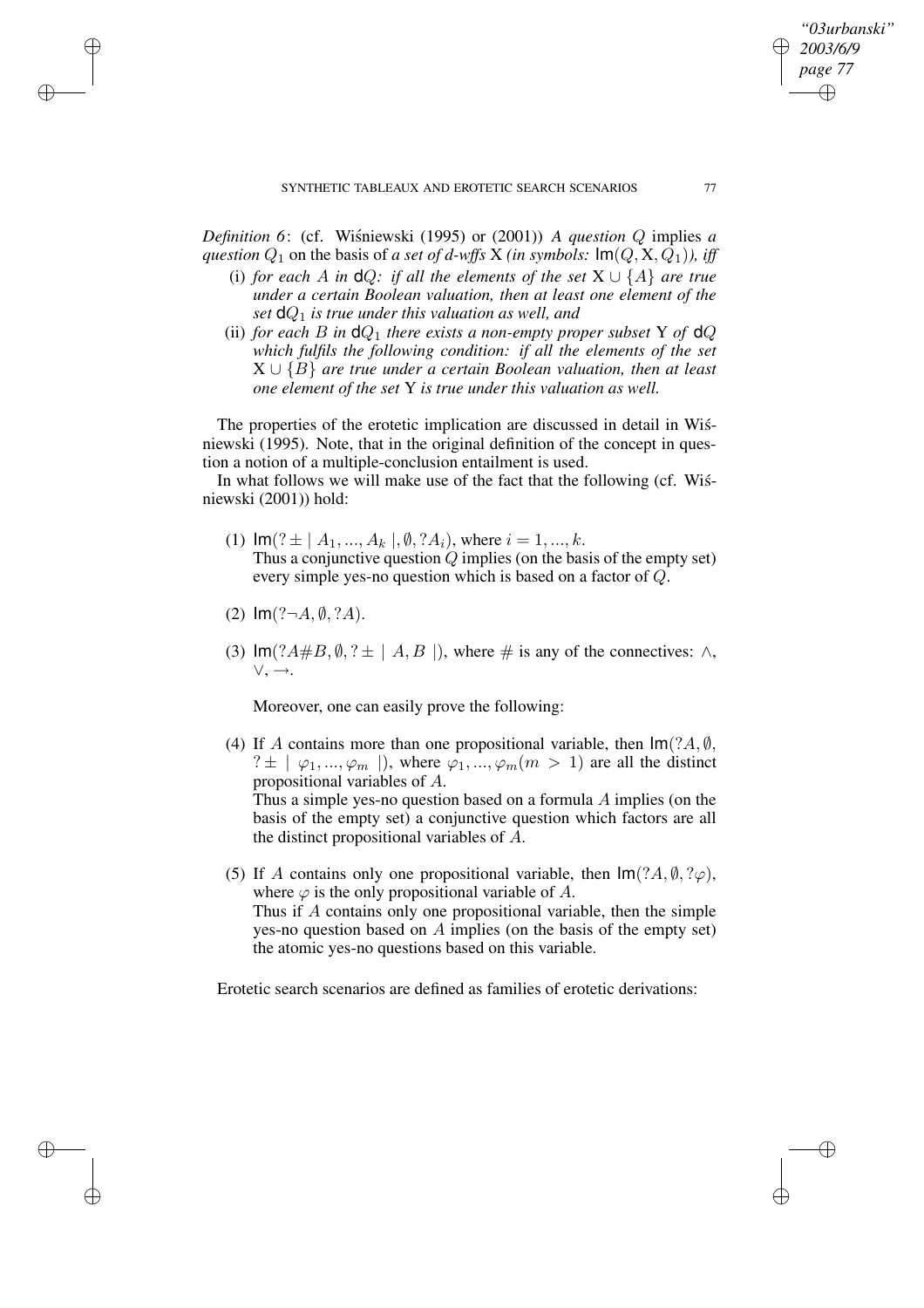✐

✐

#### 78 MARIUSZ URBANSKI ´

*Definition* 7: (Wisniewski (2001), (2003)) *A finite sequence*  $e = e_1, ..., e_n$ *of wffs is an* erotetic derivation of a direct answer A to the question Q on the basis of a set of d-wffs X *iff*  $e_1 = Q$ ,  $e_k = A$  *and the following hold:* 

- (1) *for each question*  $e_k$  *of*  $\bf{e}$  *such that*  $k > 1$ *:* (a)  $de_k \neq dQ$ *, and* 
	- (b)  $e_{k+1}$  *is either a question or a direct answer to*  $e_k$ ;
- (2) *for each d-wff*  $e_i$  *of*  $e$ *:* 
	- (a) e<sup>j</sup> ∈ X*, or*
	- (b)  $e_j$  *is a direct answer to*  $e_{j-1}$ *, where*  $e_{j-1} \neq Q$ *, or*
	- (c)  $e_i$  *is entailed by a certain set of d-wffs such that each element of this set precedes*  $e_i$  *in*  $e_j$ *;*
- (3) *for each question*  $e_k$  *of* **e** *such that*  $e_k \neq Q$ *:*  $e_k$  *is implied by a certain question*  $e_j$  *which precedes*  $e_k$  *in*  $e$  *on the basis of the empty set, or on the basis of a set of d-wffs such that each element of this set precedes*  $e_k$  *in* **e**.

We assume here that entailment is determined by the rules listed in Section 2.

*Definition* 8: (Wiśniewski (2001), (2003)) *A term*  $e_k$  *of an erotetic derivation*  $e = e_1, ..., e_n$  *(where*  $1 < k < n$ *) is a* query *of*  $e$  *iff*  $e_k$  *is a question and*  $e_{k+1}$  *is a direct answer to*  $e_k$ *.* 

*Definition* 9: (Wisniewski (2001), (2003)) *A finite family*  $\Phi$  *of sequences of wffs is an* erotetic search scenario for a question Q relative to a set of d-wffs X *iff each element of* Φ *is an erotetic derivation of a direct answer to* Q *on the basis of* X *and the following conditions hold:*

- (1)  $dQ \cap X = \emptyset$ ;
- (2) Φ *contains at least two elements;*
- (3) *for each element*  $e = e_1, ..., e_n$  *of*  $\Phi$ *, for each index* k *such that*  $1 \leq k \leq n$ 
	- (a) *if*  $e_k$  *is a question and*  $e_{k+1}$  *is a direct answer to*  $e_k$ *, then for each direct answer B to*  $e_k$ *, the family*  $\Phi$  *contains a certain erotetic derivation*  $e' = e'$  $e'_{1},...,e'_{m}$  such that  $e_{j}=e'_{j}$  $'_{j}$  for  $j = 1, ..., k$ , *and*  $e'_{k+1} = B$ ;
	- (b) *if*  $e_k$  *is a d*-wff, *or*  $e_k$  *is a question and*  $e_{k+1}$  *is not a direct answer to*  $e_k$ , then for each erotetic derivation  $\mathbf{e}' = e'_1$  $e'_{1},...,e'_{m}$  in  $\Phi$  such *that*  $e_j = e_j'$  $\int_{j}^{l}$  for  $j = 1, ..., k$ , we have  $e'_{k+1} = e_{k+1}$ .

Definition 9 neither assumes nor denies that  $X$  is a non-empty set. In what follows by an *erotetic search scenario for a question* Q we mean an erotetic search scenario for this question relative to the empty set.

✐

✐

✐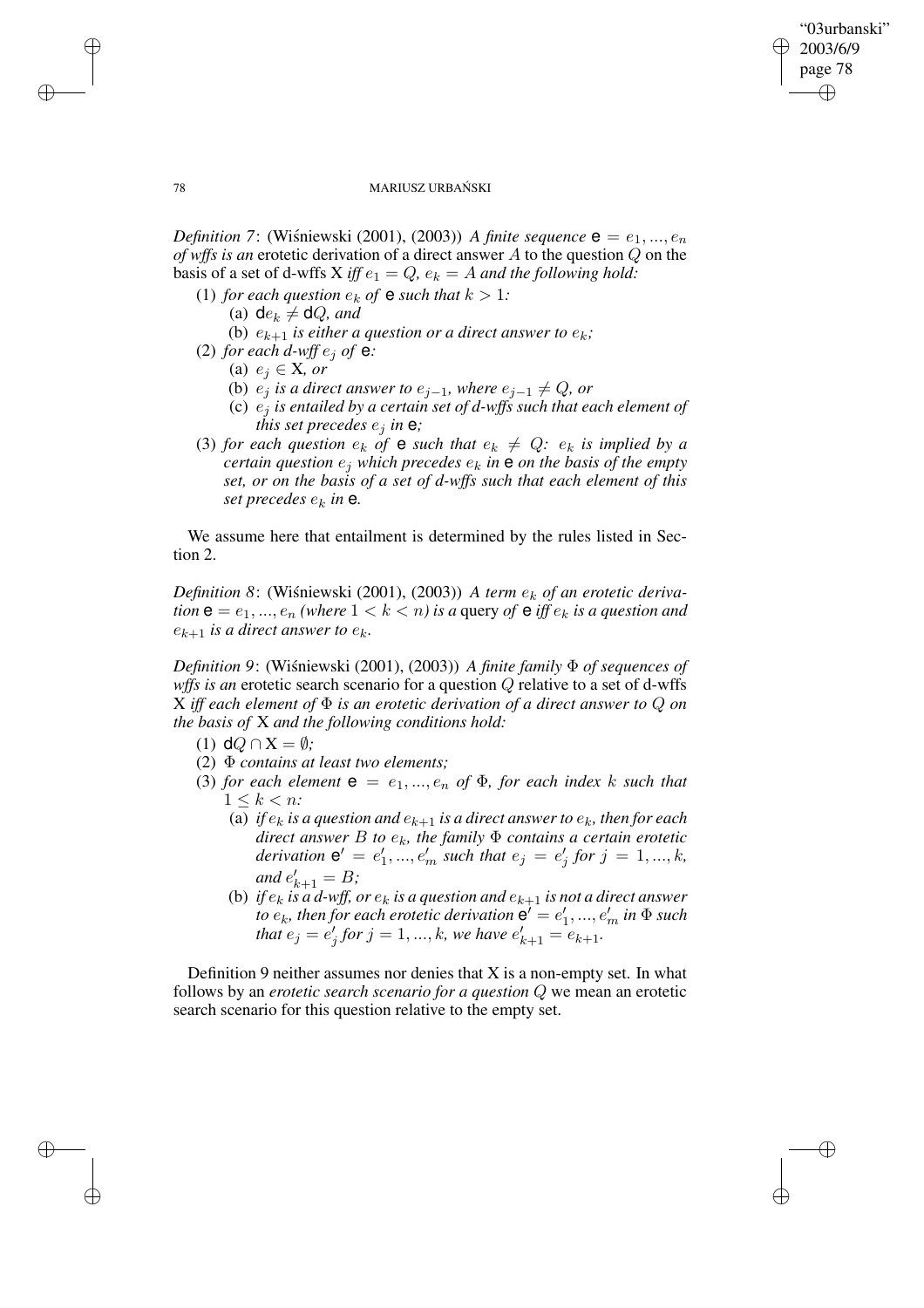Examples of erotetic derivations and erotetic search scenarios will be given in subsequent sections.

Detailed presentation of erotetic search scenarios can be found in Wisniewski (2003). For an introduction see also Wiśniewski (2001).

### 4. *Description of a reasoning*

✐

✐

✐

✐

Now let us focus on the reasoning involved in the construction of the (treelike diagram of) synthetic tableau for the formula  $((p \lor q) \to r) \to ((p \land q))$  $r \rightarrow \neg q$ ) (cf. Example 2; for convenience we will call this formula C).

Imagine a systematic inquirer, Mr. I, whose aim is to solve the following (initial) problem (we can call it a "main question"): Is it the case that  $C$ or is it the case that  $\neg C$ ? Mr. I has no extralogical background knowledge that could be helpful in this task. Thus, the question becomes: what are the circumstances in which  $C$  is the case, and what are the circumstances in which  $\neg C$  is the case? His aim is not merely to find out which of the two possibilities holds, but to give a complete description of all the possible cases, that is, to give a kind of conditional schema for approaching the initial problem.

The main question cannot be answered immediately. As a clever logician Mr. I is aware that the answer depends on the combinations of truth-values of the propositional variables of  $\overline{C}$ , thus it is reasonable to pose the relevant question. A question about the truth-values of all the propositional variables of C gives rise to a series of questions about the truth-values of each of these variables. Mr. I starts with the variable p: is p true or is p false? That is: is p the case, or is  $\neg p$  the case? If the second possibility holds, then it is quite clear how to proceed in order to solve the initial problem as in this case  $\neg(p\land r)$  is true and both  $(p\land r) \rightarrow \neg q$  and C are true as well. But what about the second possibility? Can the truth value of  $C$  be determined on the basis of the fact that  $p$  is true? Obviously, it is not enough. Thus Mr. I has to seek for new information, that is, information that cannot be derived on the basis of what has been established so far. So he asks one further question: is it the case that r or is it the case that  $\neg r$ ? In the second case the antecedent of C would be false and thus C itself would be true. In the first case (the  $p-r$  case, that is, p true, r true) Mr. I can deduce that  $p \wedge r$  and the antecedent of C are both true. This is still not enough to answer the main question. Again, Mr. I is in need of some fresh information and again the reasoning has to be split, this time because of the two possible truth-values of  $q$ . Mr. I can conclude that on the basis of the assumption that p, r and q are true, the formulas  $\neg\neg q$ and  $\neg((p \land r) \rightarrow \neg q)$  can be derived. As the truth of the antecedent of C has already been established, in this case  $\neg C$  holds. On the other hand, if p, r and  $\neg q$  are true, both the consequent of C and C itself are true.

✐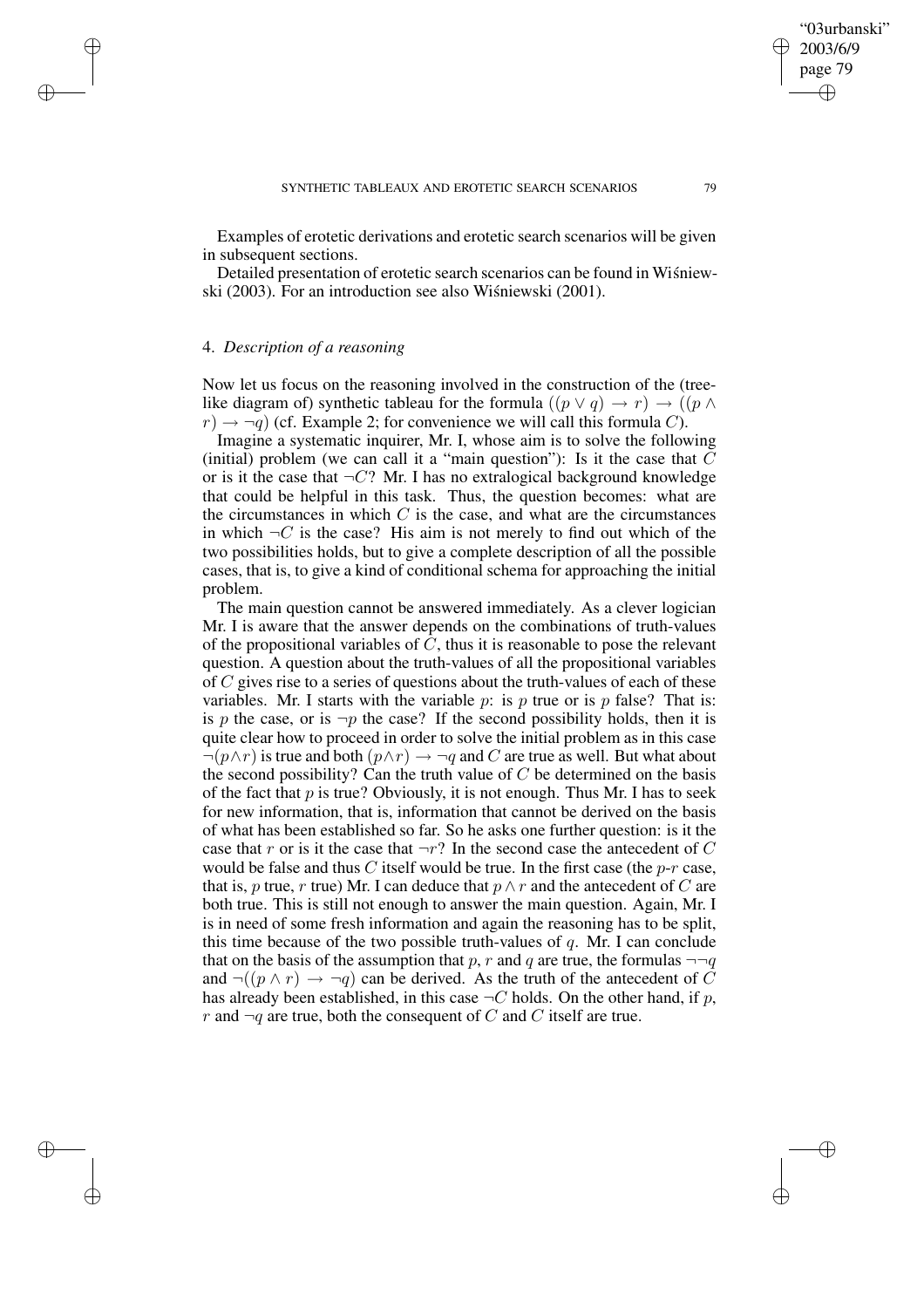"03urbanski" 2003/6/9 page 80 ✐ ✐

✐

✐

#### 80 MARIUSZ URBAŃSKI

What we have described above is a complete scheme for solving Mr. I's initial problem. In principle, we have shown that there is only one possibility of  $\neg C$  to be true, that is, the p-q-r case. If any of the other possibilities holds, then  $C$  is the case. That solves the initial problem. And Mr. I can conclude his investigations with a general remark that it is not the case that  $C$  is true irrespective of the truth-value circumstances (the truth-value distributions over the propositional variables of  $C$ ), that is, that the general validity of  $C$ has been disproved.

In the reasoning described above two kinds of steps were involved. The first kind was of a declarative character: this way Mr. I introduced atoms and formulas obtained by means of the derivability rules. The second kind of steps involved was of an erotetic character: Mr. I posed some (auxiliary) questions, which allowed him to unblock stopped inferences thus governing (in a way) his declarative moves. The justification for the introduction of auxiliary questions was that they were raised by the previous problems and results. As for the purpose for posing them, they were introduced when new information was needed, which could not be obtained simply as a consequence of what had already been established.

If we try to write down Mr. I's reasoning focusing on the declarative steps solely, we will obtain the synthetic tableau for the formula  $((p \lor q) \to r) \to$  $((p \wedge r) \rightarrow \neg q)$  of the Example 2. But if we introduce into the picture a representation of the erotetic steps we will obtain a diagram like this:

*Example 4.*

?((p ∨ q) → r) → ((p ∧ r) → ¬q) ? ± | p, q, r | ?p p ¬p p ∨ q ¬(p ∧ r) ?r (p ∧ r) → ¬q ((p ∨ q) → r) → ((p ∧ r) → ¬q) r ¬r p ∧ r ¬((p ∨ q) → r) (p ∨ q) → r ((p ∨ q) → r) → ((p ∧ r) → ¬q) ?q q ¬q ¬¬q (p ∧ r) → ¬q ¬((p ∧ r) → ¬q) ((p ∨ q) → r) → ((p ∧ r) → ¬q) ¬(((p ∨ q) → r) → ((p ∧ r) → ¬q)) ✘✘✘✘❳❳❳❳ ✘✘✘✘❳❳❳❳ ✘✘✘✘❳❳❳❳

✐

✐

✐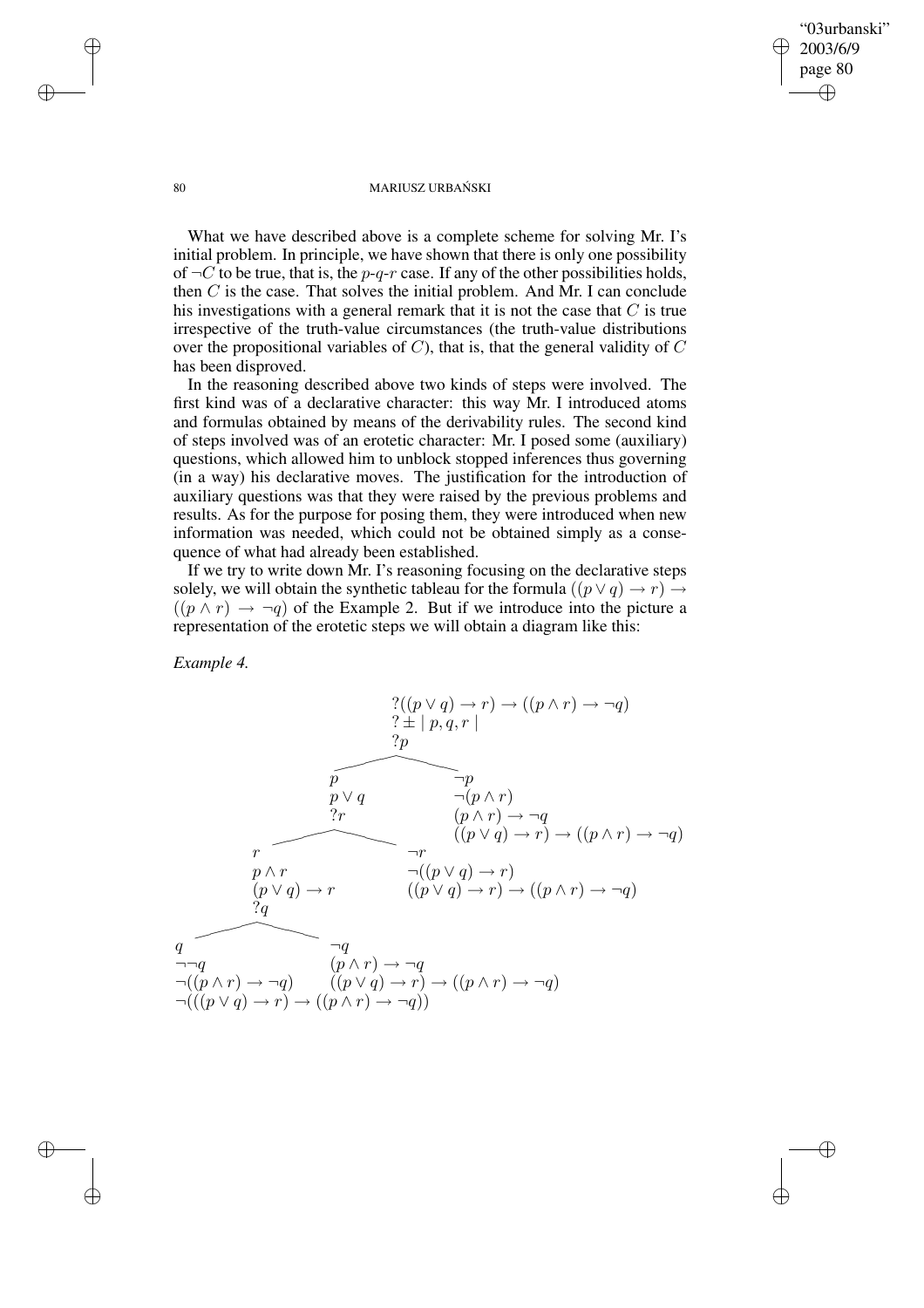It can easily be seen that the diagram of Example 4 represents an erotetic search scenario for the question ? $((p \lor q) \to r) \to ((p \land r) \to \neg q)$  relative to the empty set.

# 5. *Extraction*

✐

✐

✐

✐

Let us now introduce a notion of a declarative part of an erotetic derivation of a certain answer to a given question.

*Definition 10*: *Let* e *be an erotetic derivation of a direct answer* A *to the question* Q *on the basis of a set* X *of declarative wffs. A sequence* s*, formed by elimination of all the erotetic-wffs of* e *is the* declarative part *of* e*.*

In the Example 5 the declarative part of the leftmost branch of the erotetic search scenario of the Example 4 is shown (for the purposes of clarity this time we write the sequences of formulas downwards):

# *Example 5.*

$$
e = \begin{array}{c} ?((p \lor q) \to r) \to ((p \land r) \to \neg q) \\ ? \pm |p, q, r| \\ ?p \\ p \\ p \\ \hline\n\end{array}
$$
\n
$$
p \lor q
$$
\n
$$
r
$$
\n
$$
p \land r
$$
\n
$$
(p \lor q) \to r
$$
\n
$$
?q
$$
\n
$$
q
$$
\n
$$
\neg\neg q
$$
\n
$$
\neg((p \land r) \to \neg q)
$$
\n
$$
\neg((p \lor q) \to r) \to ((p \land r) \to \neg q)
$$
\n
$$
r
$$
\n
$$
p \lor q
$$
\n
$$
r
$$
\n
$$
(p \lor q) \to r
$$
\n
$$
q
$$
\n
$$
\neg(q
$$
\n
$$
\neg((p \land r) \to \neg q)
$$
\n
$$
\neg((p \lor q) \to r) \to ((p \land r) \to \neg q)
$$

"03urbanski" 2003/6/9 page 81

✐

 $\bigoplus$ 

✐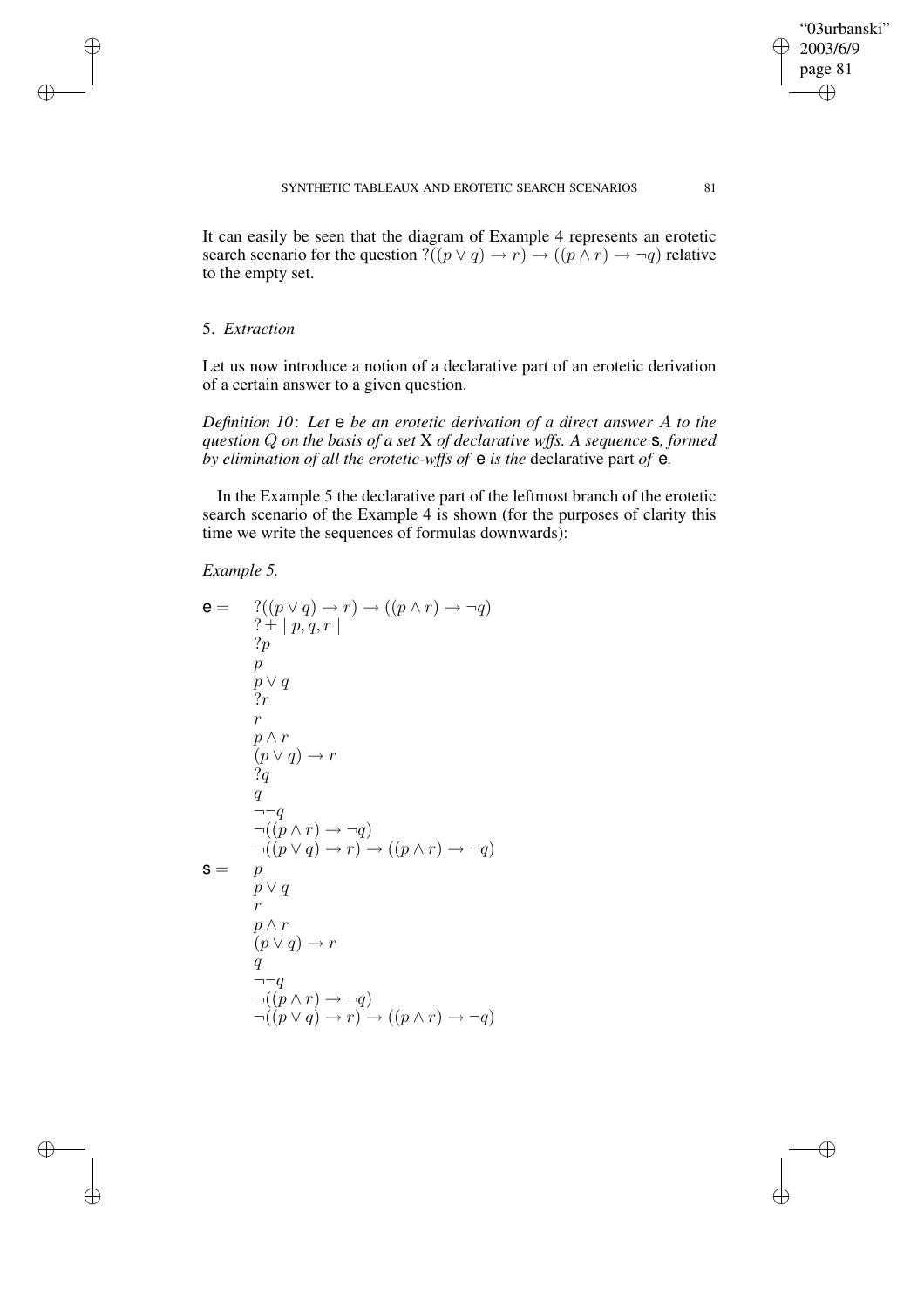## "03urbanski" 2003/6/9 page 82 ✐ ✐

✐

✐

#### 82 MARIUSZ URBAŃSKI

The sequence s is the declarative part of the sequence e.

The notion of a declarative part of an erotetic search scenario for a question Q is given by the following:

*Definition* 11: Let  $\Phi = {\bf{e}}^1, ..., {\bf{e}}^k$  *be an erotetic search scenario for a question* Q *relative to a set* X *of declarative wffs. The* declarative part *of* Φ *is the* set  $\Theta = \{s^1, ..., s^k\}$ , where  $s^i$  is a declarative part of  $e^i$ , for  $i = 1, ..., k$ .

The extraction theorem is the following:

✐

✐

✐

✐

*Theorem* 3: (Extraction Theorem) *Let*  $\Phi = {\bf e}^1, ..., {\bf e}^k$  *be such an erotetic search scenario for a question* ?A *relative to the empty set that:*

- (i) *the queries of*  $\Phi$  *are atomic yes-no questions only;*
- (ii) *all the declarative formulas occurring in erotetic derivations of* Φ *are subformulas of* A *or are negations of subformulas of* A*;*
- (iii) *erotetic derivations in* Φ *are sequences without repetitions.*

Then there exists such a synthetic tableau  $\Omega$  for the formula A that  $\Omega$  is a declarative part of Φ.

*Proof.* First we show that the declarative part of each erotetic derivation in  $\Phi$  is a synthetic inference of the formula A or of the formula  $\neg A$ .

Let  $e$  be an erotetic derivation in  $\Phi$ . Consider the sequence  $s$  that is the declarative part of  $e$ . Since  $\Phi$  is a scenario for ?A relative to the empty set, then the first declarative term of e (which is at the same moment the first term of s) must be a direct answer to a question occurring in e. As the queries of  $e$  are simple yes-no questions only, then  $s_1$  is an atom. Since the last term of every sequence in  $\Phi$  is A or  $\neg A$  (as  $\Phi$  is a scenario for the question ?A), therefore the last term of  $\sigma$  is A or  $\neg A$ , respectively. Moreover, every declarative wff  $B$  in  $e$  (and thus every term of  $s$ ) meets exactly one of the following conditions:

- (1)  $B$  is an atom (as a direct answer to a query of  $e$ ), or
- (2)  $\hat{B}$  is entailed by some earlier formulas of  $e$  (recall that the entailment here is determined by the rules listed in Section 2).

The sequence  $e$  is a sequence without repetitions and so is  $s$ . Moreover, this warrants that if an atom occurs in  $s$  then its associate does not occur in  $s$ . Finally, all the declarative formulas of  $e$  (and thus all the terms of  $s$ ) are subformulas of  $A$  or are negations of subformulas of  $A$ . Therefore  $S$  is a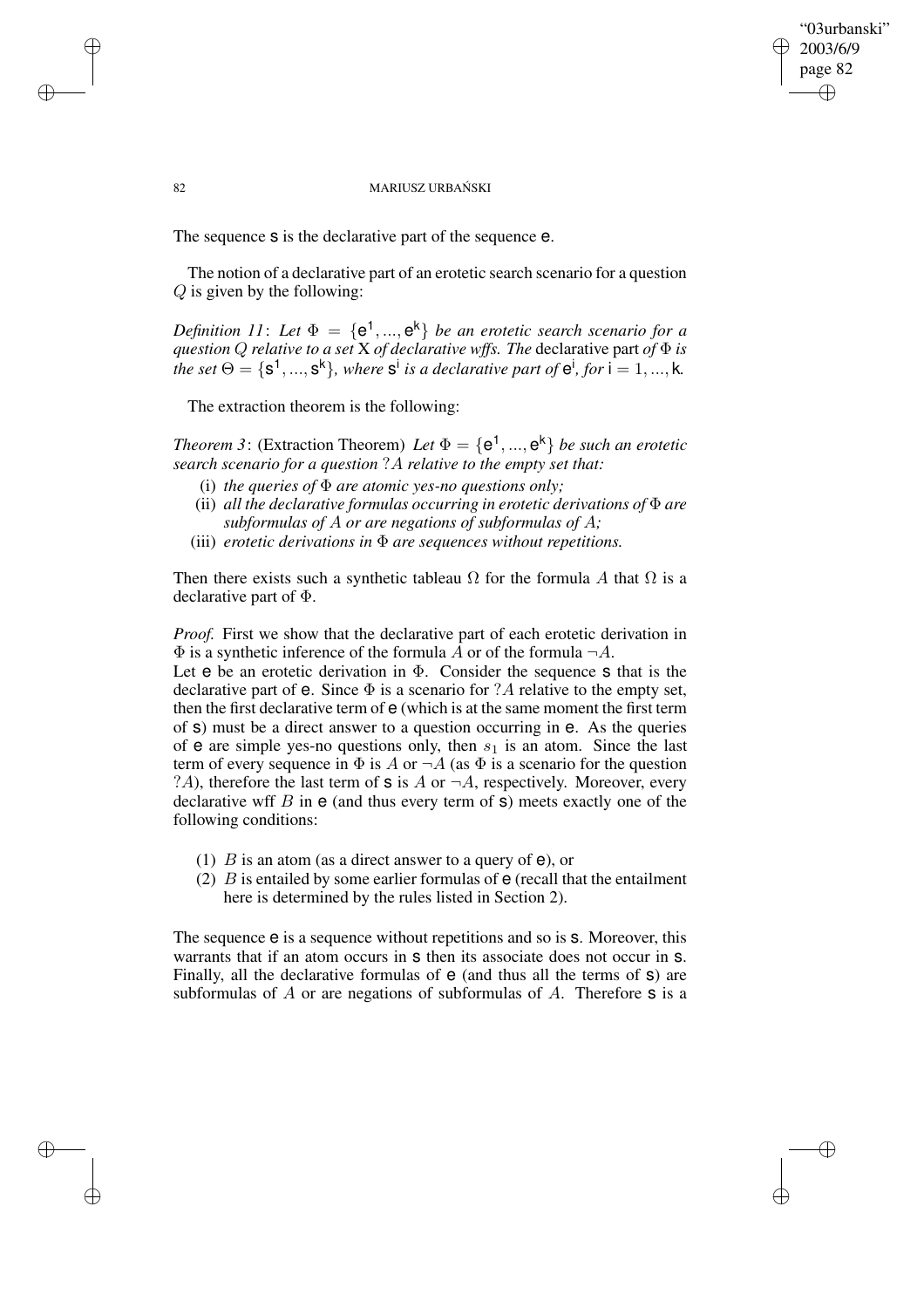SYNTHETIC TABLEAUX AND EROTETIC SEARCH SCENARIOS 83

synthetic inference of A or of  $\neg A$ .

✐

✐

✐

✐

It is easily visible that the set  $\Omega = \{s^1, ..., s^k\}$  made up of the declarative parts of all the erotetic derivations in  $\overline{\Phi}$  is a synthetic tableau for the formula A. We have already shown that every sequence in  $\Omega$  is a synthetic inference of A or is a synthetic inference of  $\neg A$ . The fulfilment of the clauses 3a and 3b of the definition of a synthetic tableau (Definition 2) is guaranteed by the clause 3 of the definition of an erotetic search scenario (Definition 7).

As an example of extraction consider the set of sequences that is obtained by the removal of all the erotetic formulas from the erotetic search scenario for the question  $?((p \lor q) \to r) \to ((p \land r) \to \neg q)$  (cf. Example 3). The declarative part of this scenario is the synthetic tableau for the formula  $((p \lor q) \to r) \to ((p \land r) \to \neg q)$  (cf. Example 2).

Note, that it is not the case that *every* synthetic tableau is a declarative part of some erotetic search scenario. Let us consider a synthetic tableau for the formula p:

*Example 6. (a synthetic tableau for the formula* p*)*

$$
\underline{p} \qquad \qquad \underline{\neg p}
$$

A scenario of which the Example 6 tableau might be a declarative part should look like this:

*Example 7.*



However, the two-element family of sequences of Example 7 is not an erotetic search scenario at all, since according to Definition 7 the initial question cannot be a query.

This remark pertains to the atomic yes-no questions only. It can be proved (and we will prove this in the following section) that if  $A$  is a compound formula, then for every regular synthetic tableau  $\Omega$  for A there exists an erotetic search scenario  $\Phi$  such that  $\Omega$  is a declarative part of  $\Phi$ .

*"03urbanski" 2003/6/9 page 83*

✐

✐

✐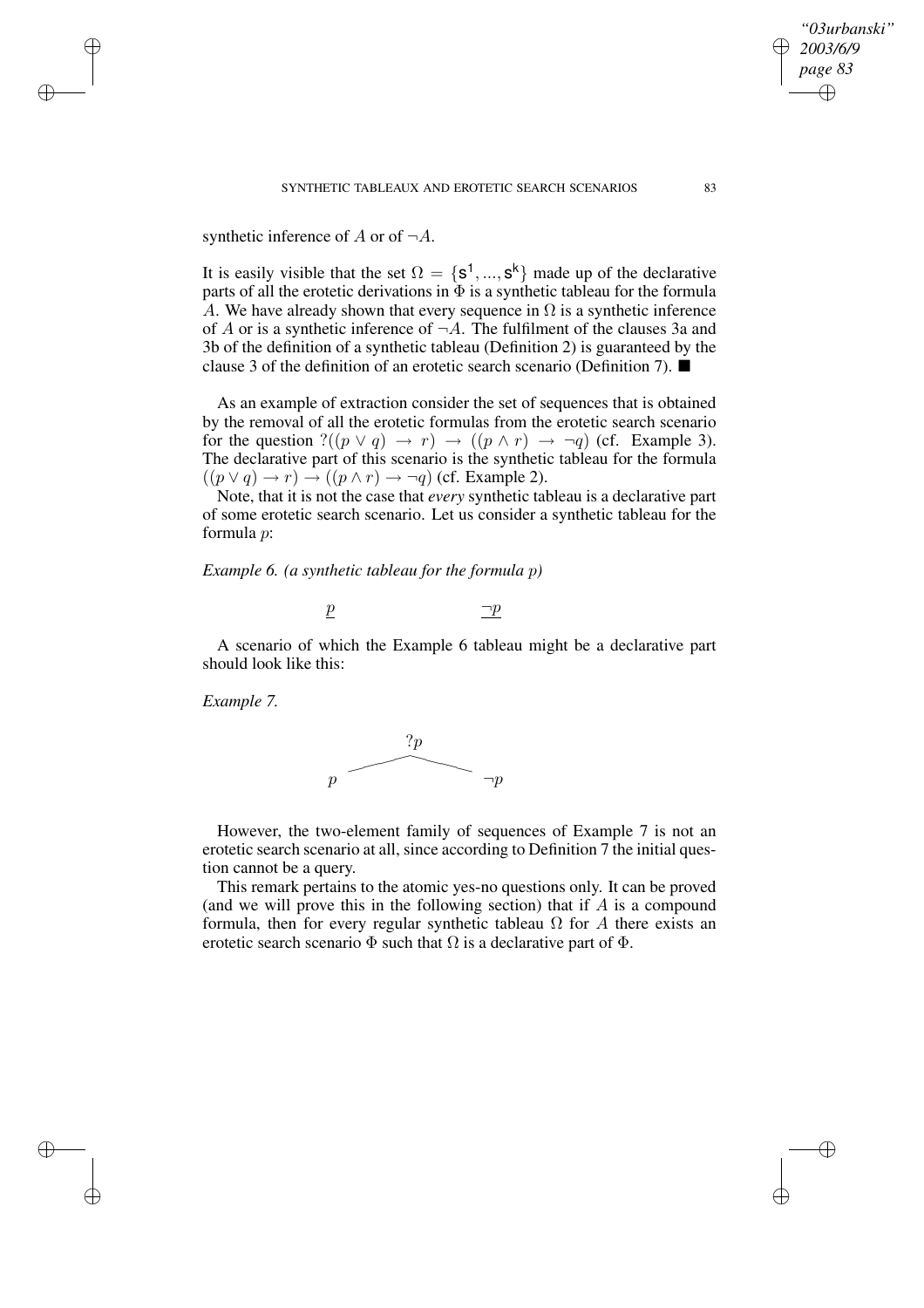#### 84 MARIUSZ URBAŃSKI

"03urbanski" 2003/6/9 page 84

✐

✐

✐

✐

### 6. *Extension*

*Lemma 3*: *Let* A *be a compound formula. For each regular synthetic tableau* Ω *for* A *there exists an erotetic search scenario* Φ *forthe question* ?A *relative to the empty set such that*  $\Omega$  *is the declarative part of*  $\Phi$ *.* 

*Proof.* Let A be a compound formula and let  $\Omega$  be a regular synthetic tableau for A. There are three possibilities: (i) there is only one propositional variable that is a subformula of  $A$ , or (ii)  $A$  contains more than one propositional variable but the atoms based on only one of them are terms of sequences in  $\Omega$ , or (iii) A contains more than one propositional variable and atoms based on more than one variable of A occur in  $\Omega$ .

Assume that the possibility (i) holds. Let  $\varphi$  be the only propositional variable of A. Thus  $\Omega$  consists of sequences which begin with an atom based on  $\varphi$  and do not contain any other atom. An erotetic search scenario of the required kind is obtained here by adding to every sequence of  $\Omega$  the initial sequence  $?A$ ,  $? \varphi$  (cf. fact (5), Section 3).

Assume that the possibility (ii) holds. Let  $\varphi_1, ..., \varphi_m$  ( $m > 1$ ) be all the distinct propositional variables of A and let  $\varphi_k$  (where  $k = 1, ..., m$ ) be the only variable such that atoms based on it occur as terms of sequences in  $\Omega$ . An erotetic search scenario of the required kind is obtained here by adding to every sequence of  $\Omega$  the initial sequence  $?A, ? \pm \mid \varphi_1, ..., \varphi_m \mid, ?\varphi_k$  (cf. facts  $(4)$  and  $(1)$ , Section 3).

Assume that the possibility (iii) holds. Let  $\varphi_1, ..., \varphi_m$  ( $m > 1$ ) be all the distinct propositional variables of A. Suppose that the first term of every element of  $\Omega$  is an atom based on the variable  $\varphi_i(i = 1, ..., m)$ . First, we add to every element of  $\Omega$  the following initial sequence  $?A, ? \pm \mid \varphi_1, ..., \varphi_m \mid$ (cf. fact (4), Section 3). Second, we stick into any sequence of  $\Omega$  which contains an atom based on a variable  $\varphi_j$  ( $j \neq i, j = 1, ..., m$ ) the question  $? \varphi_i$ , placed before the atom (cf. fact (1), Section 3). The result is an erotetic search scenario  $\Phi$  for the question ? A relative to the empty set such that  $\Omega$  is the declarative part of  $\Phi$ .

As an example of application of the above procedure consider the synthetic tableau for the formula  $((p \lor q) \to r) \to ((p \land r) \to \neg q)$  (cf. Example 2) and an erotetic search scenario of which it is the declarative part, that is, the scenario for the question ? $((p \lor q) \to r) \to ((p \land r) \to \neg q)$  (cf. Example 3).

The procedure described in the proof of Lemma 3 is the simplest way of "extension" (regular) synthetic tableaux to erotetic search scenarios but it is not the only one. Although the declarative part of a given erotetic search scenario is uniquely determined, a given (regular) synthetic tableau can be the declarative part of distinct scenarios. For example, this is another erotetic

✐

✐

✐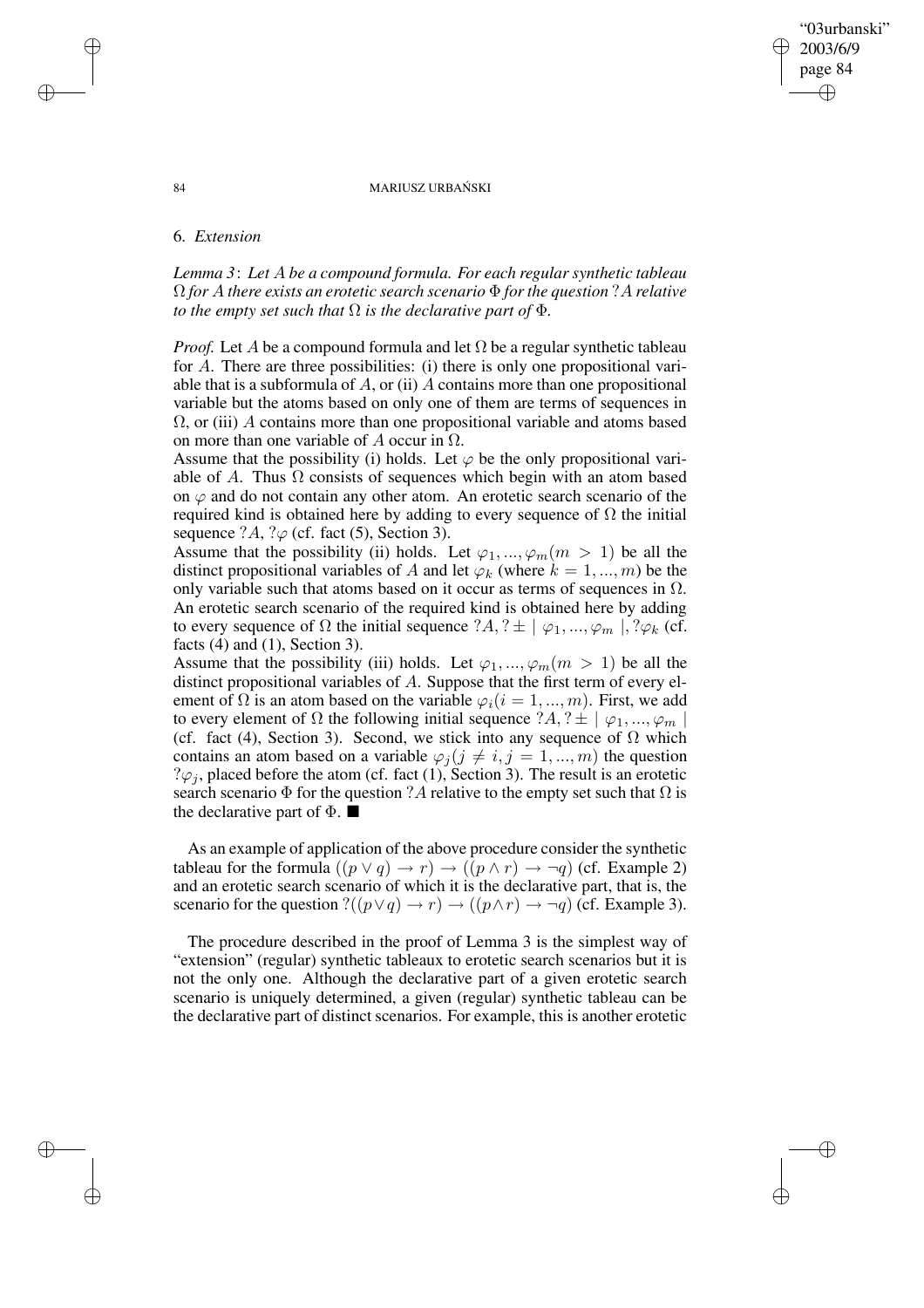search scenario of which the synthetic tableau of Example 2 is the declarative part:

*Example 8.*

✐

✐

✐

✐

$$
\begin{array}{c}\n? ((p \lor q) \to r) \to ((p \land r) \to \neg q) \\
? \pm | (p \lor q) \to r, (p \land r) \to \neg q) \\
? (p \land r) \to \neg q \\
? \pm | p \land r, \neg q| \\
? p \land r \\
? \pm | p, r | \\
? p\n\end{array}
$$
\n
$$
\overbrace{p \lor q} \qquad \overbrace{p \lor q} \qquad \overbrace{p \lor q} \qquad \overbrace{p \land r} \qquad (p \land r) \to \neg q \\
(p \lor q) \to r) \to ((p \land r) \to \neg q) \\
(p \lor q) \to r \\
(p \lor q) \to r\n\end{array}
$$
\n
$$
\overbrace{p \land r} \qquad \overbrace{p \land r} \qquad \overbrace{p \land (p \lor q) \to r} \qquad ((p \lor q) \to r) \to ((p \land r) \to \neg q) \qquad \overbrace{q \land q} \qquad \overbrace{q \land q} \qquad \overbrace{q \land q} \qquad \overbrace{q \land q} \qquad \overbrace{p \land r} \qquad \overbrace{q \land q} \qquad \overbrace{p \land r} \qquad \overbrace{p \land q} \qquad \overbrace{q \land q} \qquad \overbrace{p \land r} \qquad \overbrace{q \land q} \qquad \overbrace{p \land r} \qquad \overbrace{p \land q} \qquad \overbrace{p \land r} \qquad \overbrace{p \land q} \qquad \overbrace{p \land r} \qquad \overbrace{p \land q} \qquad \overbrace{p \land r} \qquad \overbrace{p \land q} \qquad \overbrace{p \land r} \qquad \overbrace{p \land q} \qquad \overbrace{p \land r} \qquad \overbrace{p \land q} \qquad \overbrace{p \land r} \qquad \overbrace{p \land q} \qquad \overbrace{p \land r} \qquad \overbrace{p \land q} \qquad \overbrace{p \land r} \qquad \overbrace{p \land q} \qquad \overbrace{p \land r} \qquad \overbrace{p \land q} \qquad \overbrace{p \land r} \qquad \overbrace{p \land q} \qquad \overbrace{p \land r} \qquad \overbrace{p \land q} \qquad \overbrace{p \land q} \qquad \overbrace{p \land q} \qquad \overbrace{p \land q
$$

A more general approach to the problem of extension of synthetic tableaux to erotetic search scenarios is offered by the following definitions:

*Definition 12*: *Let* s *be a synthetic inference of a formula* A*. A sequence* e *is an* erotetic extension of s *iff:*

- (1) s *is a subsequence of* e*;*
- (2) *terms of* s *are the only d-wffs that occur in* e*;*
- (3)  $e_1 = ?\dot{A}$ ;
- (4) *if an atom based on*  $\phi$  *is a term of* **s** *and it is the m*-*th term of* **e**, *then there exists such a sequence of questions*  $\mathsf{q} = Q_1, ..., Q_t$  *that:* 
	- (i) q *is a subsequence of* e*;*
	- (ii)  $e_{m-1} = ?\phi = Q_t;$
	- (iii) *for*  $h = 1, ..., t$  *such that*  $Q_h \neq ?A$  *we have:*  $Im(Q, X, Q_h)$ , *where*  $Q$  *is a question that occurs in*  $e$  *before*  $Q_h$  *and*  $X$  *is a*

*"03urbanski" 2003/6/9 page 85*

✐

 $\bigoplus$ 

✐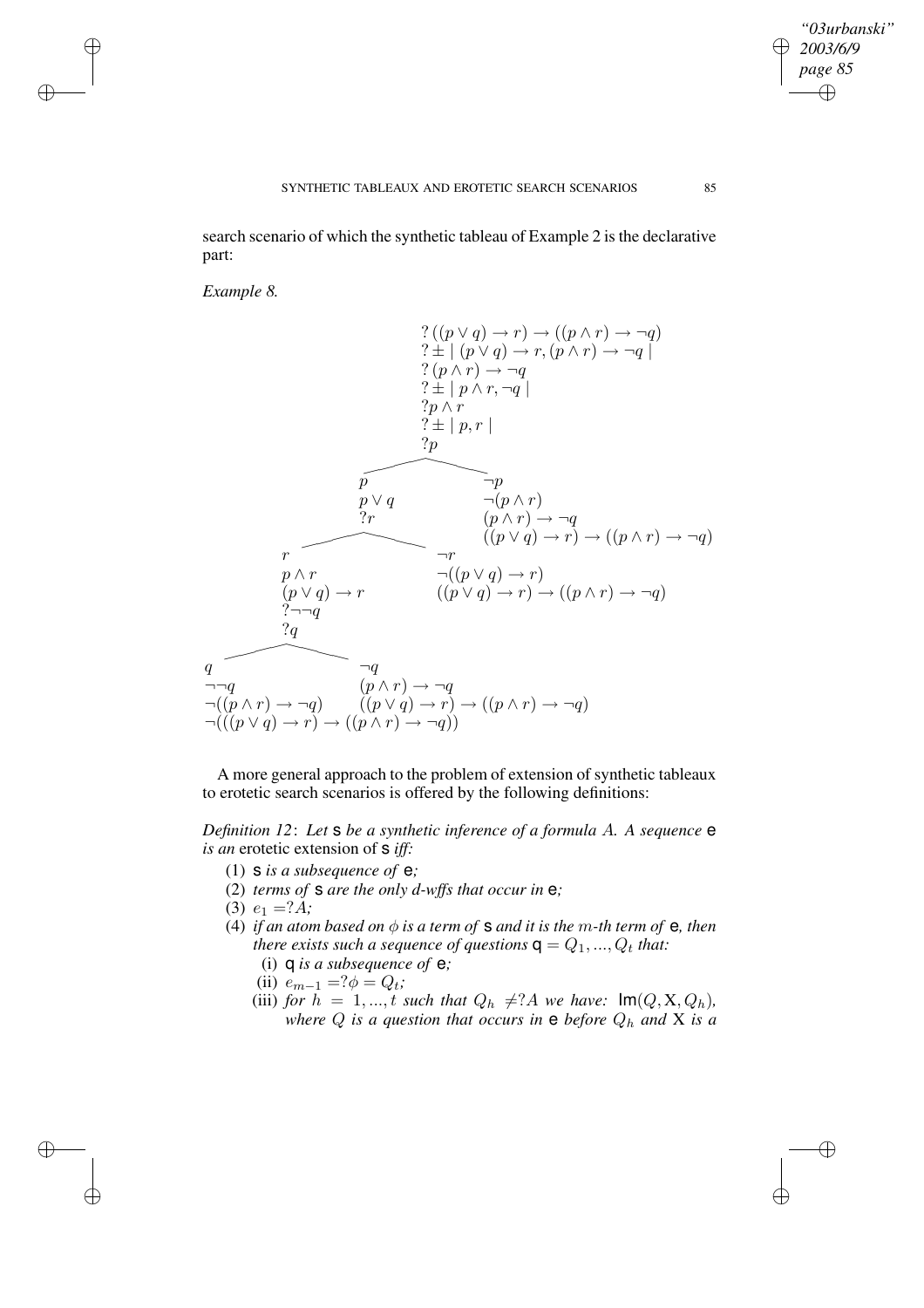## *"03urbanski" 2003/6/9 page 86* ✐ ✐

✐

✐

#### 86 MARIUSZ URBAŃSKI

*(possibly empty) set made up of d-wffs such that each element if* X *occurs* in  $e$  *before*  $Q_h$ ; (5) *for every questions*  $e_i$ ,  $e_j$  *of*  $\theta$  *(where*  $i \neq j$ *)*,  $\text{d}e_i \neq \text{d}e_j$ *.* 

By Definitions 12 and 7 it can easily be proved that every erotetic extension of a given synthetic inference of  $A$  is an erotetic derivation of the direct answer A to the question ?A on the basis of the empty set.

*Definition* 13: Let  $\Omega = \{s^1, ..., s^k\}$  be a synthetic tableau for a formula A. *A set*  $F = \{e^1, ..., e^k\}$  *is an* erotetic extension of  $\Omega$  *iff:* 

- (1)  $e^{i}$  *is an erotetic extension of*  $s^{i}$ *, for every*  $i = 1, ..., k$ ;
- (2) if for some  $d = 1, ..., k : s_1^d = e_f^d$ , then for every  $i, j = 1, ..., k$ :  $e_1^i = e_1^j$  $e^{i}_{f-1} = e^{j}_{f-1};$
- $(3)$  if  $S<sup>i</sup>$  and  $S<sup>j</sup>$  of  $\Omega$  (where  $i \neq j$ ) do not differ up to their g-th terms and  $\epsilon$  *their g*+1 *terms are associates, then if*  $s_{g+1}^i = e_r^i$ *, then the sequences*  $e^{i}$  *and*  $e^{j}$  *of*  $\Phi$  *do not differ up to their*  $r - 1$  *terms.*

Definitions 12 and 13 do not offer a mechanical procedure for extension of a given synthetic tableau to an erotetic search scenario. However, they give some hints on what such a procedure should look like. First, an erotetic root should be added as an initial subsequence to every synthetic inference in a tableau which is to be extended. Second, every atom occurring in a tableau should be preceded by its erotetic "justification", that is, a sequence of implied questions the last element of which is an atomic yes-no question based on the atom. The condition to be met here is that pairs of associates on which a synthetic tableau branches should be preceded by the very same sequence of questions.

*Lemma 4*: *Let* A *be a compound formula. Let* Ω *be a regular synthetic tableau for* A*. Each erotetic extension of* Ω *is an erotetic search scenario for the question* ?A*.*

*Proof.* By Definition 9 and Definition 13 ■

*Lemma 5*: *If* Ω *is a regular synthetic tableau for a compound formula* A*, then there exists at least one erotetic extension of* Ω*.*

*Proof.* By Lemma 3 ■

*Theorem 4*: (Extension Theorem) *Let* A *be a compound formula. Let* Ω *be a regular synthetic tableau for* A*. Then there exists such an erotetic search*

✐

✐

✐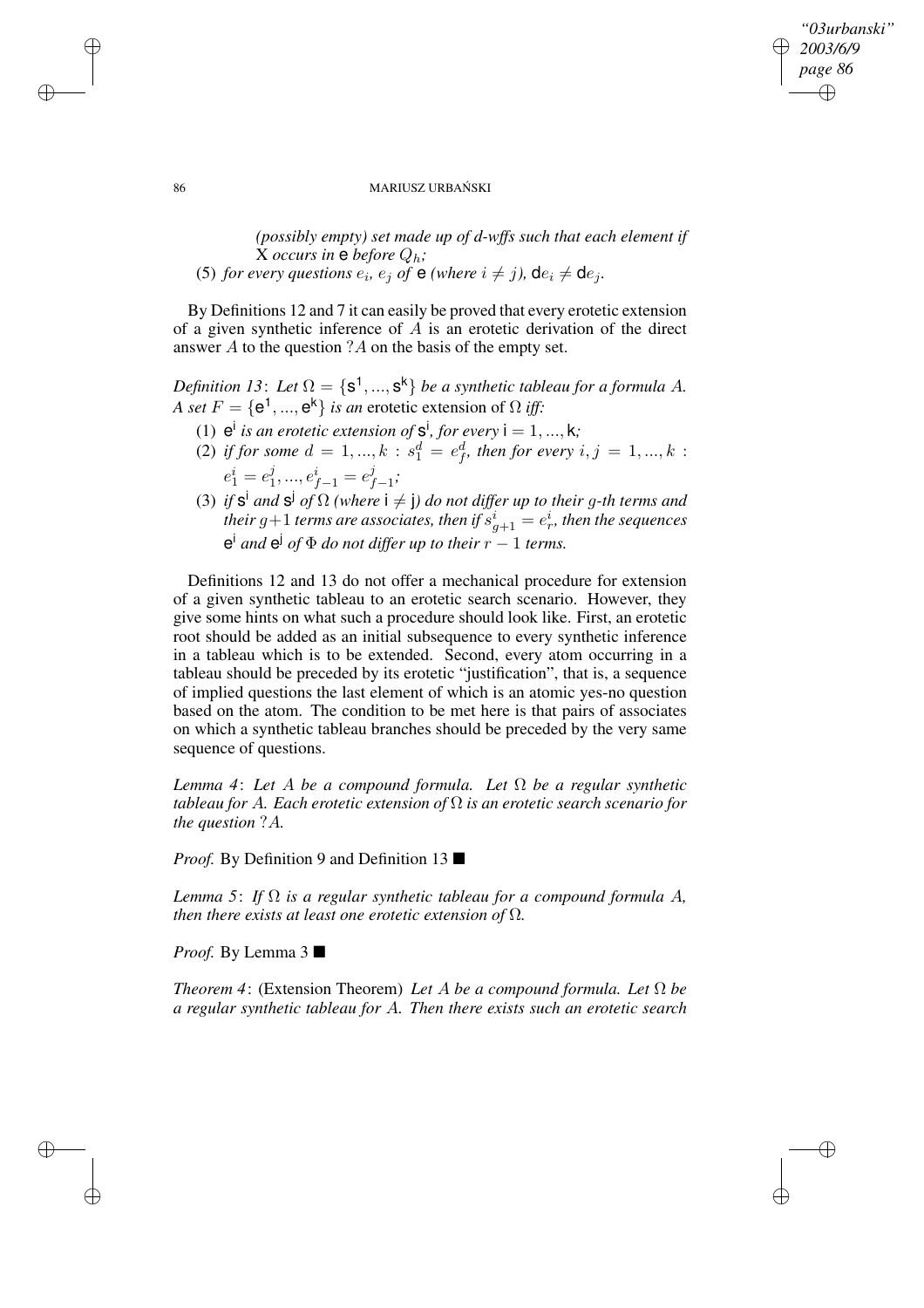*scenario*  $\Phi$  *for the question* ?A *relative to the empty set that*  $\Omega$  *is a declarative part of* Φ*.*

## *Proof.* By Lemma 4 and Lemma 5 ■

The Extension Theorem is restricted to regular synthetic tableaux only. The reason for such a restriction is a technical one: in the case of non-regular synthetic tableaux augmentation with questions does not produce erotetic search scenarios. Nevertheless, IEL can also shed some light on the reasonings underlying such tableaux. Some parts of them may still be reconstructed in terms of introducing implied questions. In particular, this pertains to the introduction of atoms into a tableau.

# 7. *Some evaluation*

✐

✐

✐

✐

It is quite obvious that distinct reasonings aimed at solving the very same problem can be evaluated comparatively with respect to some pragmatic factors (in the traditional meaning of the word "pragmatic"). The common label for these factors is "economy of thinking". In comparing the complexity or difficulty of distinct reasonings one can take into account, e.g., the extent of extralogical evidence (or assumptions) that is involved in a given reasoning. The fewer the assumptions the lower the cost of a reasoning (the word "cost" here can be taken very seriously; for instance, consider the problem of planning relevant experiments in natural sciences). The more assumptions there are the greater the possibilities that have to be considered, that is, the number of possible pieces of inferences to be performed.

Another factor that can be taken into account here is the total number of inferential steps (of any kind) involved in a given reasoning. In the case of this factor the relation to the complexity of a reasoning is also a proportional one. Nevertheless, it seems that the first factor is of much greater importance. Usually, the cost of performing logically-based inferences is substantially lower than the cost of obtaining extralogical information.

Now we introduce some notions that can be used in a comparative evaluation of distinct synthetic tableaux with respect to their complexity. These notions are meant to represent the aforementioned complexity-factors. They can be easily adjusted to the evaluation of distinct erotetic search scenarios.

# *Definition 14*:

(a) *The* depth *of a synthetic inference* **s** *for a formula*  $A$  *(in symbols*  $d(s)$ *) is the number of atoms, occurring in* s*;*



*"03urbanski" 2003/6/9 page 87*

✐

✐

✐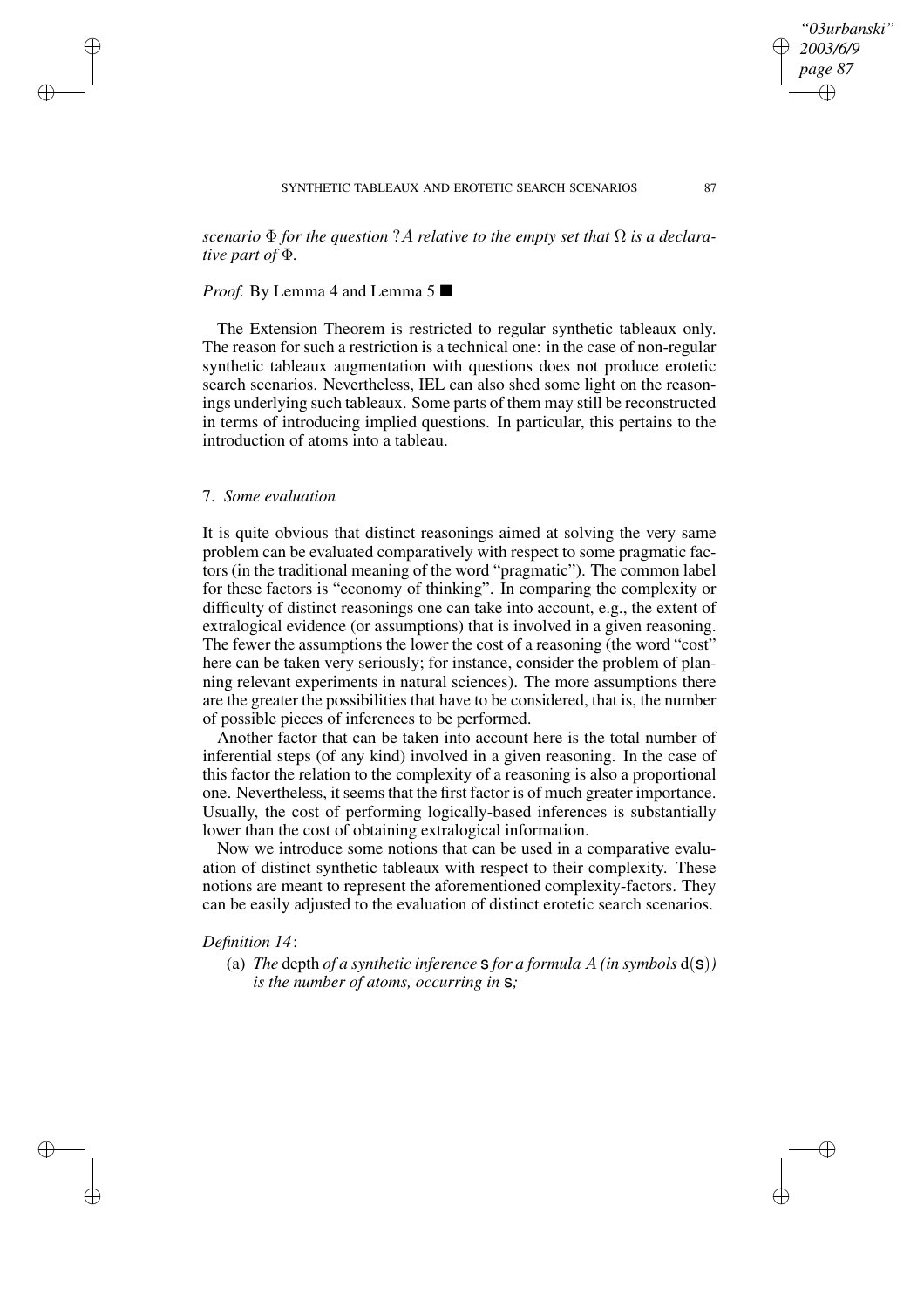# "03urbanski" 2003/6/9 page 88 ✐ ✐

✐

✐

#### 88 MARIUSZ URBAŃSKI

(b) *The* depth *of a synthetic tableau*  $\Omega$  *for a formula*  $A$  *(in symbols*  $d(\Omega)$ ) *is the sum of the depths of all the synthetic inferences in*  $\Omega$ *.* 

*Definition* 15: *The extent of a synthetic tableau*  $\Omega$  *for a formula* A *(in symbols*  $e(\Omega)$ *) is the number of synthetic inferences in*  $\Omega$ *.* 

## *Definition 16*:

- (a) *The* length *of a synthetic inference* s *for a formula* A *(in symbols* l(s)*) is the number of terms of* s*;*
- (b) *The* length *of a synthetic tableau*  $\Omega$  *for a formula*  $A$  *(in symbols*  $1(\Omega)$ *) is the sum of the lengths of all the synthetic inferences in* Ω*.*

Our evaluation of distinct synthetic tableaux is basically focused on quantitative factors. What we are going to compare is the relative simplicity of tableaux measured by means of their depth, extent and length. We consider two main criteria of the relative simplicity and an auxiliary one. A synthetic tableau  $\Omega_1$  is said to be *relatively simpler* than a synthetic tableau  $\Omega_2$  if:

main criteria

 $(M1) d(\Omega_1) < d(\Omega_2);$ (M2)  $e(\Omega_1) < e(\Omega_2)$ ;

auxiliary criterion  $(A)$  l $(\Omega_1)$  < l $(\Omega_2)$ .

The main criteria measure the "extralogical cost" of reasonings that are represented in evaluated synthetic tableaux (that is, the quantity of information that is introduced into a tableau not by means of the derivability rules). These two criteria are related to each other, but it is not the case that one of them can be reduced to the other. Consider the following two examples of pairs of schemata of synthetic tableaux:

### *Example 9.*

synthetic tableau-scheme  $\Omega_1$ 



✐

✐

✐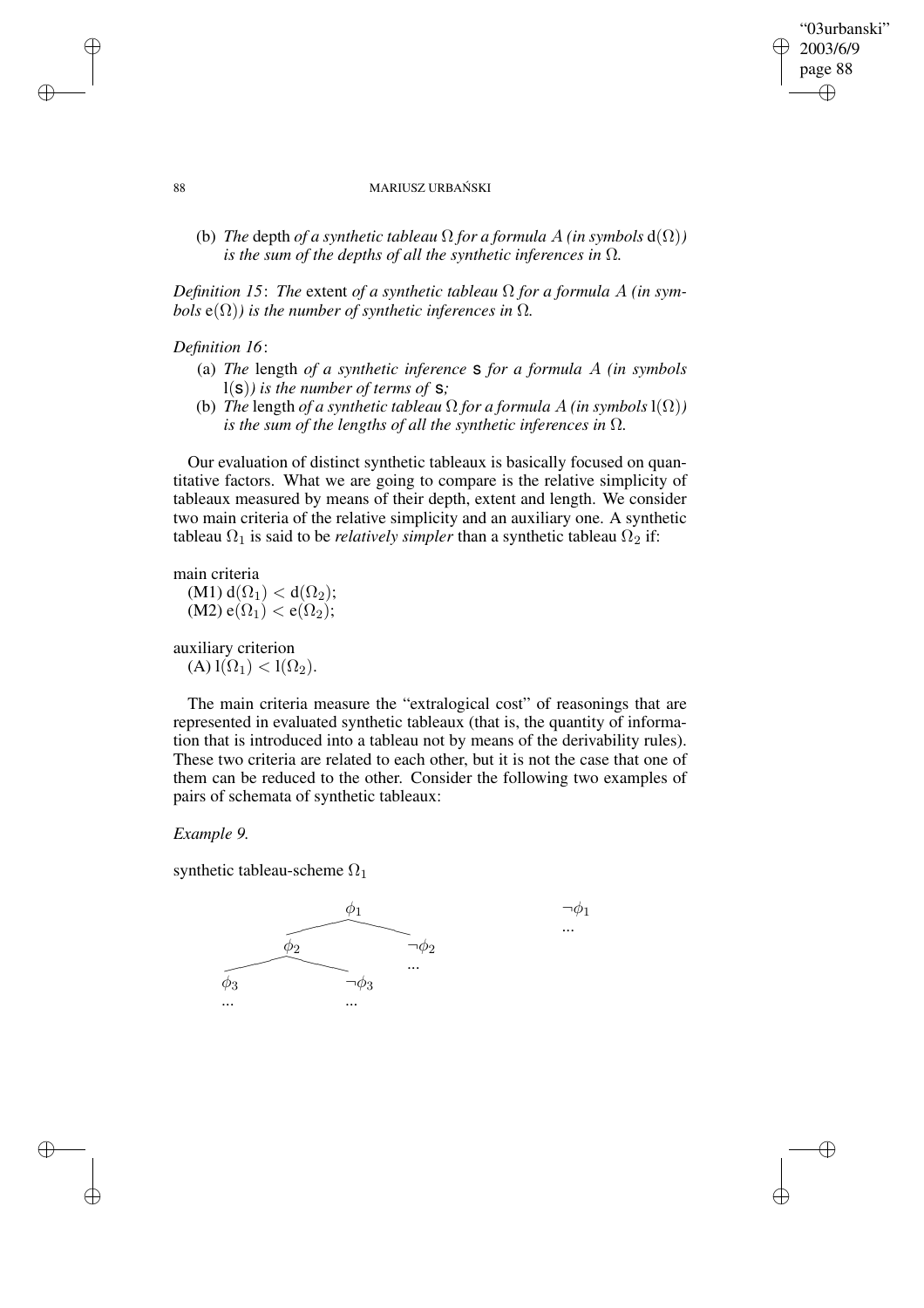#### SYNTHETIC TABLEAUX AND EROTETIC SEARCH SCENARIOS 89

synthetic tableau-scheme  $\Omega_2$ 

✐

✐

✐

✐



In the Example 9 we assume that in tableaux  $\Omega_1$  and  $\Omega_2$  no atoms occur other than those indicated (that is, that there are no other branchings there).  $\Omega_1$  and  $\Omega_2$  are equal with respect to their extents (e( $\Omega_1$ ) = e( $\Omega_2$ ) = 4) but they differ with respect to their depths ( $d(\Omega_1) = 9$  whereas  $d(\Omega_2) = 8$ ). Thus  $\Omega_2$  is relatively simpler than  $\Omega_1$ .

It is possible also that for some tableaux  $\Delta_1$ ,  $\Delta_2$ , the depth of  $\Delta_1$  is greater than the depth of  $\Delta_2$ , whereas the extent of  $\Delta_2$  is greater than that of  $\Delta_1$ .

The length of a synthetic tableau is the measure of the total number of formulas occurring in the tableau in question. According to what has been said above we take the length of a tableau only as an auxiliary criterion of relative simplicity.

Let us apply our criteria to the evaluation of the relative simplicity of three distinct tableaux for the formula  $(p \to q) \to ((q \to r) \to (p \to r))$ .

*Example 10.*

A synthetic tableau  $\Delta_1$  for the formula  $A = (p \rightarrow q) \rightarrow ((q \rightarrow r) \rightarrow (p \rightarrow q))$ r))

$$
\begin{array}{cccc}\np & & & \neg p \\
 & & & & p \rightarrow r \\
\hline\nr & & & & \neg (p \rightarrow q) & \underline{A} \\
p \rightarrow r & & & \neg (q \rightarrow r) & \underline{A} \\
(q \rightarrow r) \rightarrow (p \rightarrow r) & (q \rightarrow r) \rightarrow (p \rightarrow r) & \underline{A} \\
\end{array}
$$

*Example 11.*

A synthetic tableau  $\Delta_2$  for the formula  $A = (p \rightarrow q) \rightarrow ((q \rightarrow r) \rightarrow (p \rightarrow q))$ r))

"03urbanski" 2003/6/9 page 89

✐

✐

✐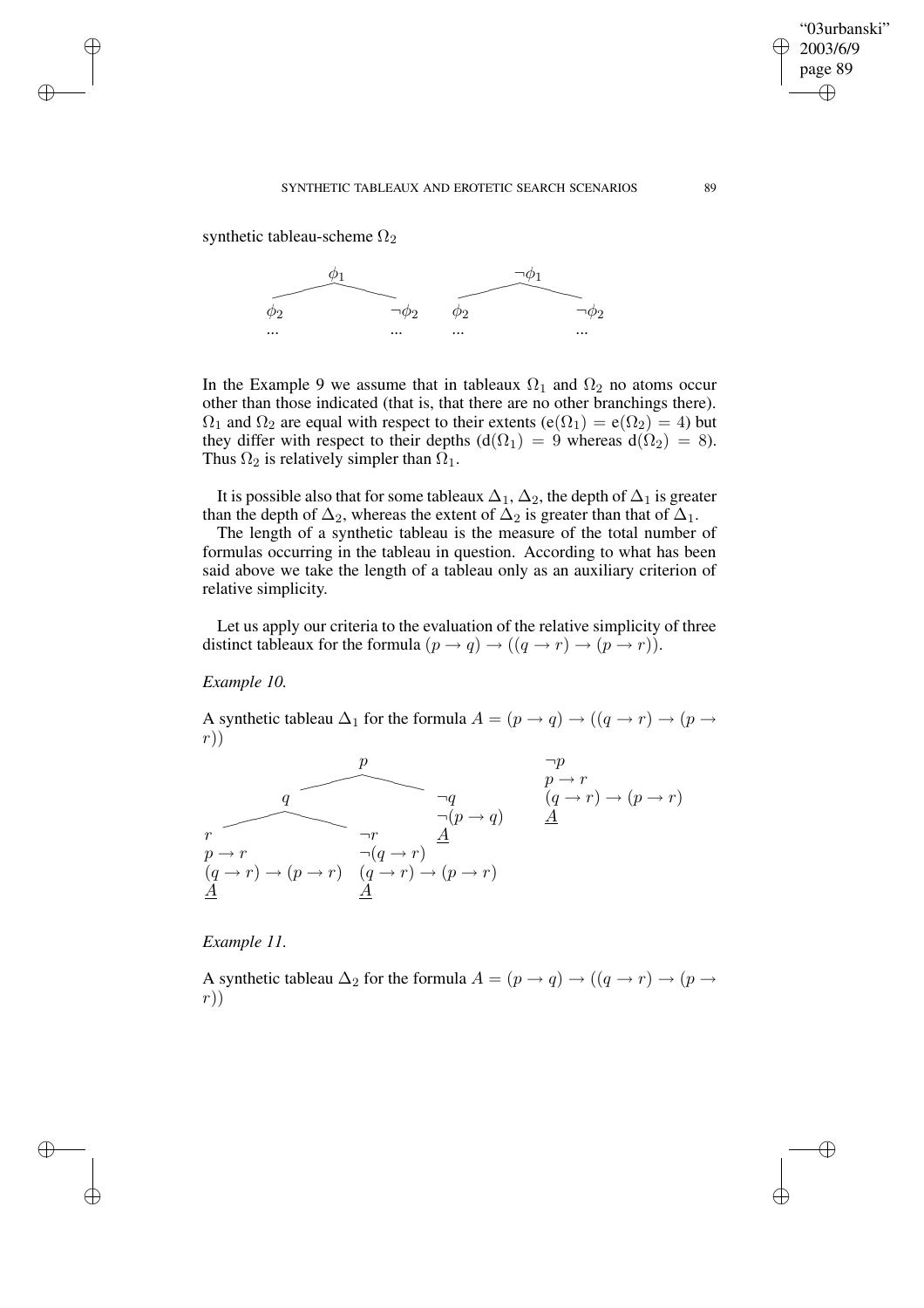$\bigoplus$ 

✐

#### 90 MARIUSZ URBAŃSKI





A synthetic tableau  $\Delta_3$  for the formula  $A = (p \rightarrow q) \rightarrow ((q \rightarrow r) \rightarrow (p \rightarrow q))$ r))



At first sight tableaux  $\Delta_1$  and  $\Delta_2$  do not differ substantially with respect to their relative simplicity whereas tableau  $\Delta_3$  is much more complex than the other two. Reckoning the simplicity-factors supports this claim. These are the relevant numbers for the above tableaux:

|            | (M1)             | (M2)            | (A)                 |
|------------|------------------|-----------------|---------------------|
| $\Delta_1$ | $d(\Delta_1)=9$  | $e(\Delta_1)=4$ | $1(\Delta_1) = 20;$ |
| $\Delta_2$ | $d(\Delta_2)=9$  | $e(\Delta_2)=4$ | $1(\Delta_2) = 20;$ |
| $\Delta_3$ | $d(\Delta_3)=16$ | $e(\Delta_3)=6$ | $1(\Delta_3) = 33.$ |

### 8. *Closing remarks*

The Extension and Extraction theorems justify the claim that STM is a proof method that is well-grounded in the logic of questions: there are erotetic search scenarios that explicitly represent the "hidden part" of a reasoning involved in establishing a regular synthetic tableau for a given formula. On the one hand, this gives a formal substantiation for some intuitively valid inferential steps performed in STM-style proofs (in particular for the way that atoms are introduced into synthetic inferences). On the other hand the

✐

✐

✐